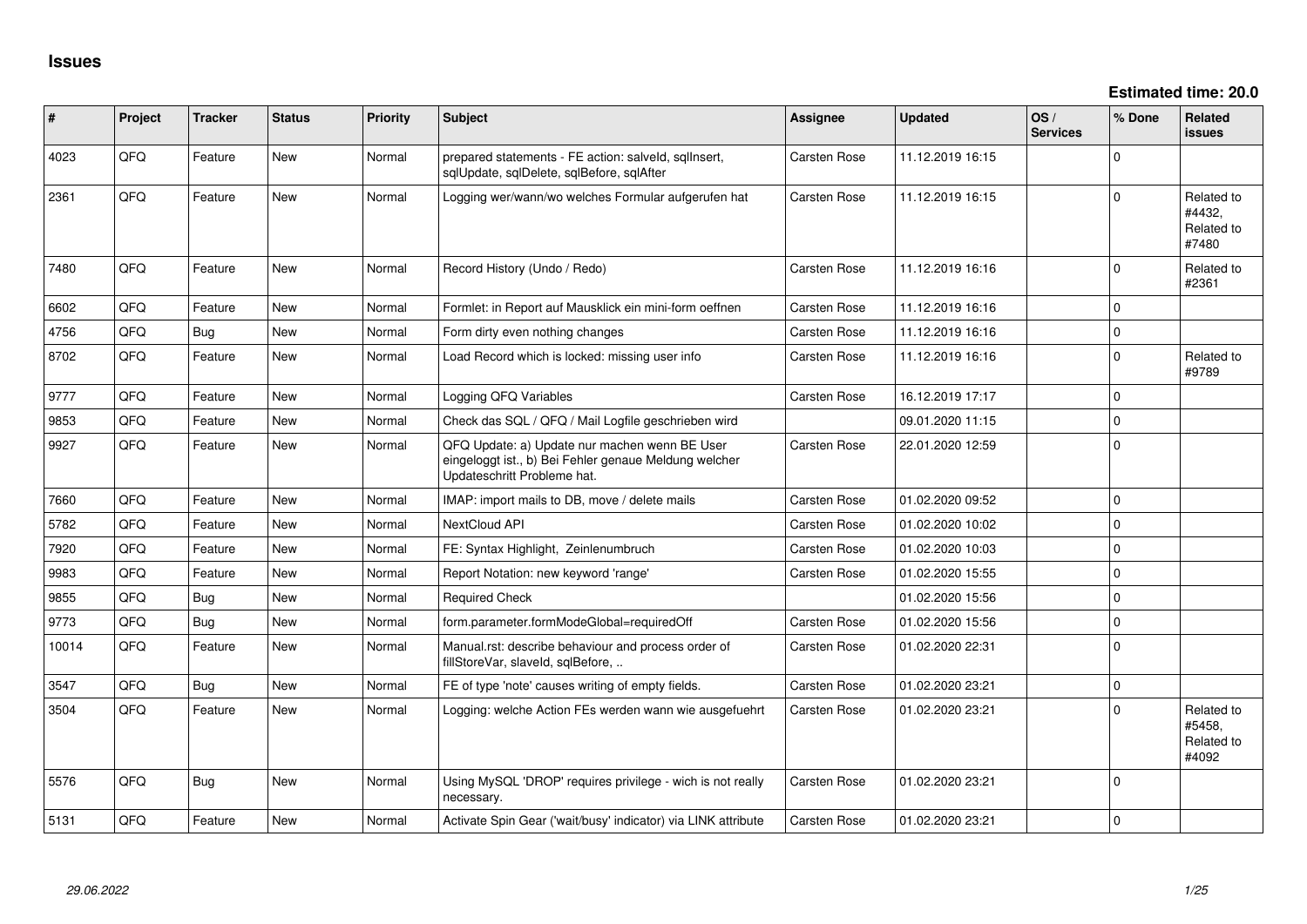| #    | Project | <b>Tracker</b> | <b>Status</b> | <b>Priority</b> | Subject                                                                                                                    | <b>Assignee</b>     | <b>Updated</b>   | OS/<br><b>Services</b> | % Done       | Related<br><b>issues</b>                    |
|------|---------|----------------|---------------|-----------------|----------------------------------------------------------------------------------------------------------------------------|---------------------|------------------|------------------------|--------------|---------------------------------------------|
| 4250 | QFQ     | Feature        | New           | Normal          | AutoCron in QFQ via PHP                                                                                                    | Carsten Rose        | 01.02.2020 23:21 |                        | $\Omega$     | Related to<br>#3292.<br>Related to<br>#3291 |
| 6483 | QFQ     | Bug            | <b>New</b>    | Normal          | R Store funktioniert nicht bei 'Report Notation' im FE                                                                     | <b>Carsten Rose</b> | 01.02.2020 23:21 |                        | $\mathbf 0$  |                                             |
| 6462 | QFQ     | Bug            | <b>New</b>    | Normal          | File Upload: Nutzlose Fehlermeldung wenn Datei zu gross                                                                    | Carsten Rose        | 01.02.2020 23:21 |                        | $\mathbf 0$  | Related to<br>#6139                         |
| 6437 | QFQ     | Feature        | <b>New</b>    | Normal          | Neuer Mode Button bei FormElementen                                                                                        | <b>Carsten Rose</b> | 01.02.2020 23:21 |                        | $\Omega$     | Related to<br>#9668.<br>Blocked by<br>#9678 |
| 6292 | QFQ     | Feature        | <b>New</b>    | Normal          | Download: File speichern mit Hash aber original Filename in<br>der Datenbank vermerken fuer Downloads                      | <b>Carsten Rose</b> | 01.02.2020 23:21 |                        | $\mathbf 0$  |                                             |
| 6289 | QFQ     | Feature        | <b>New</b>    | Normal          | Form: Log                                                                                                                  | Carsten Rose        | 01.02.2020 23:21 |                        | $\mathbf 0$  |                                             |
| 6765 | QFQ     | Feature        | <b>New</b>    | Normal          | Moeglichkeit via QFQ eigene Logs zu schreiben                                                                              | <b>Carsten Rose</b> | 01.02.2020 23:21 |                        | $\mathbf 0$  |                                             |
| 6677 | QFQ     | Bug            | New           | Normal          | Error message FE Action Element: no/wrong FE reference<br>who cause the problem.                                           | Carsten Rose        | 01.02.2020 23:21 |                        | $\mathbf 0$  |                                             |
| 6609 | QFQ     | Feature        | <b>New</b>    | Normal          | Formlet: JSON API erweitern                                                                                                | Carsten Rose        | 01.02.2020 23:21 |                        | 50           |                                             |
| 6594 | QFQ     | Feature        | New           | Normal          | Excel: on download, check if there is a valid sip                                                                          | Carsten Rose        | 01.02.2020 23:21 |                        | $\Omega$     |                                             |
| 7119 | QFQ     | Feature        | <b>New</b>    | Normal          | Upload: scaleDownWidth, scaleDownHeight                                                                                    | Carsten Rose        | 01.02.2020 23:21 |                        | $\mathbf 0$  |                                             |
| 7102 | QFQ     | Feature        | <b>New</b>    | Normal          | Comment sign in report: '#' and '--'                                                                                       | Carsten Rose        | 01.02.2020 23:21 |                        | $\mathbf 0$  |                                             |
| 7099 | QFQ     | Feature        | <b>New</b>    | Normal          | Redesign FormEditor                                                                                                        | Carsten Rose        | 01.02.2020 23:21 |                        | $\mathbf 0$  |                                             |
| 7014 | QFQ     | Bug            | New           | Normal          | Sending invalid emails succeeds when<br>debug.redirectAllMailTo is set                                                     | Carsten Rose        | 01.02.2020 23:21 |                        | $\mathbf 0$  |                                             |
| 6912 | QFQ     | Bug            | <b>New</b>    | Normal          | error Message Var 'deadline' already set in SIP - in Form<br>with FE.value={{deadline:R:::{{deadlinePeriod:Y}}}}           | Carsten Rose        | 01.02.2020 23:21 |                        | $\mathbf{0}$ |                                             |
| 6855 | QFQ     | Feature        | <b>New</b>    | Normal          | With {{feUser:U}}!={{feUser:T}}: Save / Delete: only possible<br>with {{feUserSave:U}}='yes' and '{{feUserDelete:U}}='yes' | Carsten Rose        | 01.02.2020 23:21 |                        | $\mathbf 0$  |                                             |
| 7481 | QFQ     | Feature        | <b>New</b>    | Normal          | Detect 'BaseUrl' automatically                                                                                             | Carsten Rose        | 01.02.2020 23:21 |                        | $\mathbf 0$  |                                             |
| 7342 | QFQ     | Feature        | <b>New</b>    | Normal          | add content = hide_this                                                                                                    | Carsten Rose        | 01.02.2020 23:21 |                        | $\Omega$     |                                             |
| 7280 | QFQ     | Feature        | <b>New</b>    | Normal          | recently used table                                                                                                        | Carsten Rose        | 01.02.2020 23:21 |                        | $\mathbf 0$  |                                             |
| 7261 | QFQ     | Bug            | New           | Normal          | Report path Filename for user without path, only the filename                                                              | <b>Carsten Rose</b> | 01.02.2020 23:21 |                        | 0            |                                             |
| 7239 | QFQ     | Feature        | New           | Normal          | TinyMCE: html tag whitelist                                                                                                | Carsten Rose        | 01.02.2020 23:21 |                        | $\mathbf 0$  | Related to<br>#14320                        |
| 7219 | QFQ     | <b>Bug</b>     | New           | Normal          | typeSheadSql / typeAheadSqlPrefetch: change to curly<br>braces                                                             | Carsten Rose        | 01.02.2020 23:21 |                        | $\mathbf 0$  |                                             |
| 7175 | QFQ     | Feature        | New           | Normal          | Upload: md5 hash as filename                                                                                               | Carsten Rose        | 01.02.2020 23:21 |                        | $\mathbf 0$  |                                             |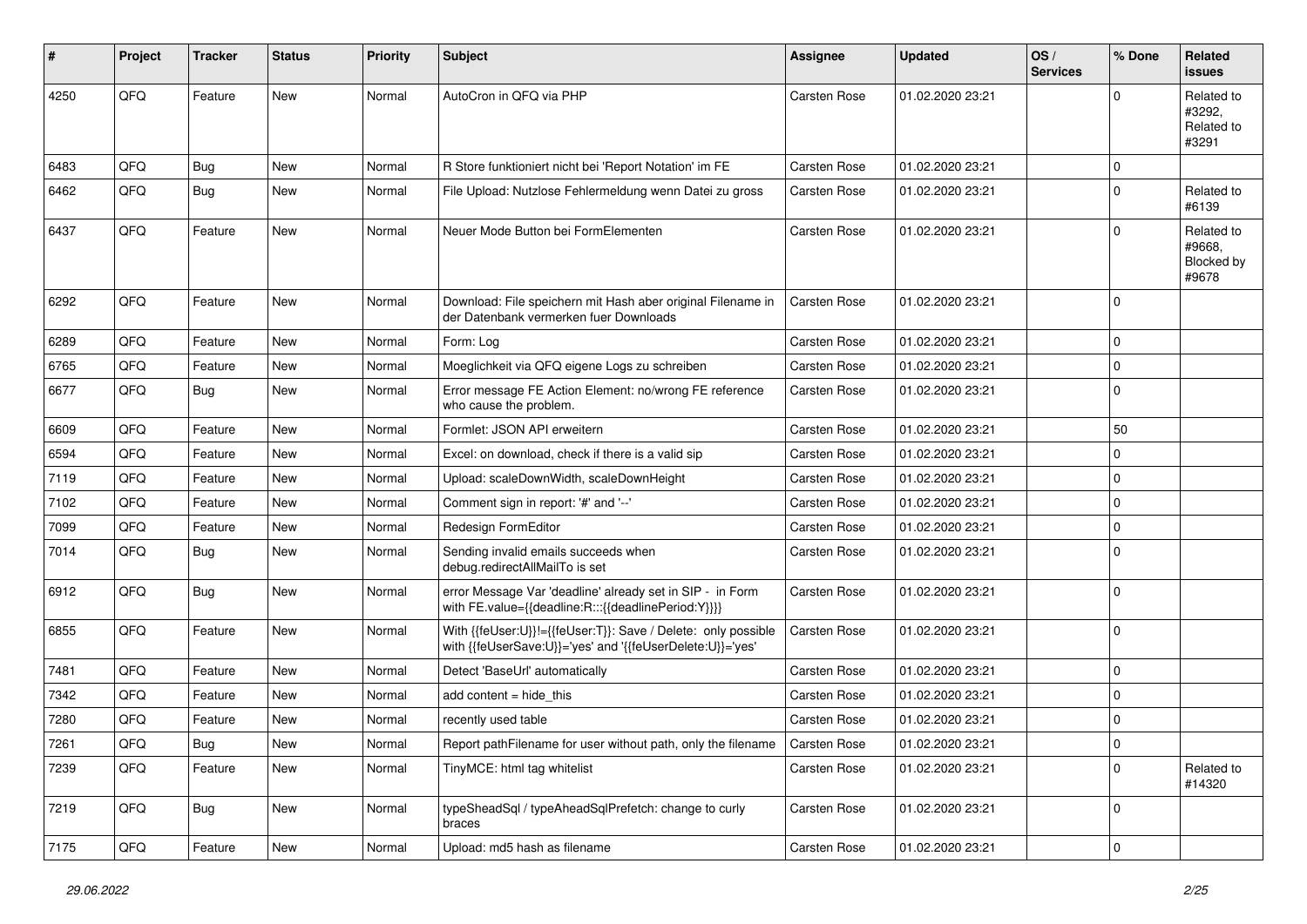| #    | Project | <b>Tracker</b> | <b>Status</b> | <b>Priority</b> | <b>Subject</b>                                                                                         | <b>Assignee</b>     | <b>Updated</b>   | OS/<br><b>Services</b> | % Done       | Related<br><b>issues</b>  |
|------|---------|----------------|---------------|-----------------|--------------------------------------------------------------------------------------------------------|---------------------|------------------|------------------------|--------------|---------------------------|
| 9602 | QFQ     | Feature        | New           | Normal          | Form definition as JSON                                                                                | <b>Carsten Rose</b> | 01.02.2020 23:21 |                        | $\Omega$     | Related to<br>#9600       |
| 7683 | QFQ     | Feature        | New           | Normal          | Special column names in '{{ SELECT  AS _link }}' should<br>be detected                                 | Carsten Rose        | 01.02.2020 23:21 |                        | $\Omega$     |                           |
| 7681 | QFQ     | Feature        | <b>New</b>    | Normal          | Optional switch off 'check for modified record'                                                        | Carsten Rose        | 01.02.2020 23:21 |                        | $\Omega$     |                           |
| 7574 | QFQ     | Bug            | <b>New</b>    | Normal          | Substitute error: form element not reported / dont parse<br>Form.note                                  | Carsten Rose        | 01.02.2020 23:21 |                        | $\Omega$     |                           |
| 7521 | QFQ     | Feature        | New           | Normal          | TemplateGroup: fe.type=upload                                                                          | Carsten Rose        | 01.02.2020 23:21 |                        | $\Omega$     | Related to<br>#9706       |
| 4082 | QFQ     | Feature        | <b>New</b>    | Normal          | Dynamic Update: modeSql - useful default                                                               | Carsten Rose        | 01.02.2020 23:22 |                        | $\mathbf 0$  |                           |
| 7512 | QFQ     | Bug            | <b>New</b>    | Normal          | FE: inputType=number >> 'pattern' is not respected                                                     | Carsten Rose        | 01.02.2020 23:22 |                        | $\mathbf{0}$ |                           |
| 7109 | QFQ     | Feature        | <b>New</b>    | Normal          | Dynamic Updates: row/element hide                                                                      | Carsten Rose        | 01.02.2020 23:22 |                        | $\Omega$     | Has<br>duplicate<br>#4081 |
| 7002 | QFQ     | Bug            | <b>New</b>    | Normal          | Dynamic Update: row does not disappear / appear                                                        | Carsten Rose        | 01.02.2020 23:22 |                        | $\Omega$     |                           |
| 7812 | QFQ     | Feature        | <b>New</b>    | Normal          | FE 'Subrecord' - new option 'subrecordShowFilter',<br>'subrecordPaging'                                | Carsten Rose        | 01.02.2020 23:22 |                        | $\Omega$     |                           |
| 7795 | QFQ     | Bug            | <b>New</b>    | Normal          | Readonly Form: Typeahead-Felder                                                                        | Carsten Rose        | 01.02.2020 23:22 |                        | $\mathbf 0$  |                           |
| 7685 | QFQ     | Bug            | New           | Normal          | Open FormElement from QFQ error message and save<br>modified record: error about missing {{formId:F}}  | <b>Carsten Rose</b> | 01.02.2020 23:22 |                        | $\Omega$     |                           |
| 7547 | QFQ     | <b>Bug</b>     | New           | Normal          | Error Message in afterSave: wrong parameter column<br>reported                                         | Carsten Rose        | 01.02.2020 23:22 |                        | $\Omega$     |                           |
| 7524 | QFQ     | <b>Bug</b>     | New           | Normal          | QFQ throws a 'General Error' if 'fileadmin/protected/log/' is<br>not writeable                         | Carsten Rose        | 01.02.2020 23:22 |                        | $\Omega$     |                           |
| 7520 | QFQ     | Feature        | New           | Normal          | QR Code:  AS _qr ( AS _link)                                                                           | Carsten Rose        | 01.02.2020 23:22 |                        | $\mathbf 0$  |                           |
| 7519 | QFQ     | Feature        | <b>New</b>    | Normal          | Select: Multi                                                                                          | Carsten Rose        | 01.02.2020 23:22 |                        | $\mathbf 0$  |                           |
| 7513 | QFQ     | Bug            | New           | Normal          | Radios not correct aligned                                                                             | Carsten Rose        | 01.02.2020 23:22 |                        | $\Omega$     |                           |
| 8806 | QFQ     | Feature        | <b>New</b>    | Normal          | <b>SQL Function nl2br</b>                                                                              | Carsten Rose        | 01.02.2020 23:22 |                        | $\Omega$     |                           |
| 8719 | QFQ     | Feature        | New           | Normal          | extraButtonLock: add support for 0/1                                                                   | Carsten Rose        | 01.02.2020 23:22 |                        | $\mathbf 0$  |                           |
| 8336 | QFQ     | Feature        | New           | Normal          | Form > modified > Close New: a) Optional disable popup, b)<br>custom text, c) mode on save: close stay | Carsten Rose        | 01.02.2020 23:22 |                        | $\Omega$     | Related to<br>#8335       |
| 8089 | QFQ     | Feature        | New           | Normal          | Copy/Paste for FormElements                                                                            | Carsten Rose        | 01.02.2020 23:22 |                        | $\mathbf 0$  |                           |
| 8049 | QFQ     | Bug            | New           | Normal          | FE.type=note, column 'value': text moves some pixel to top<br>after save                               | Carsten Rose        | 01.02.2020 23:22 |                        | $\mathbf 0$  |                           |
| 7924 | QFQ     | Feature        | New           | Normal          | Radio/Checkbox with Tooltip                                                                            | Carsten Rose        | 01.02.2020 23:22 |                        | $\mathbf 0$  |                           |
| 9129 | QFQ     | Feature        | New           | Normal          | sqlValidate: Message as notification, not as error                                                     | Carsten Rose        | 01.02.2020 23:22 |                        | $\mathbf 0$  | Related to<br>#9128       |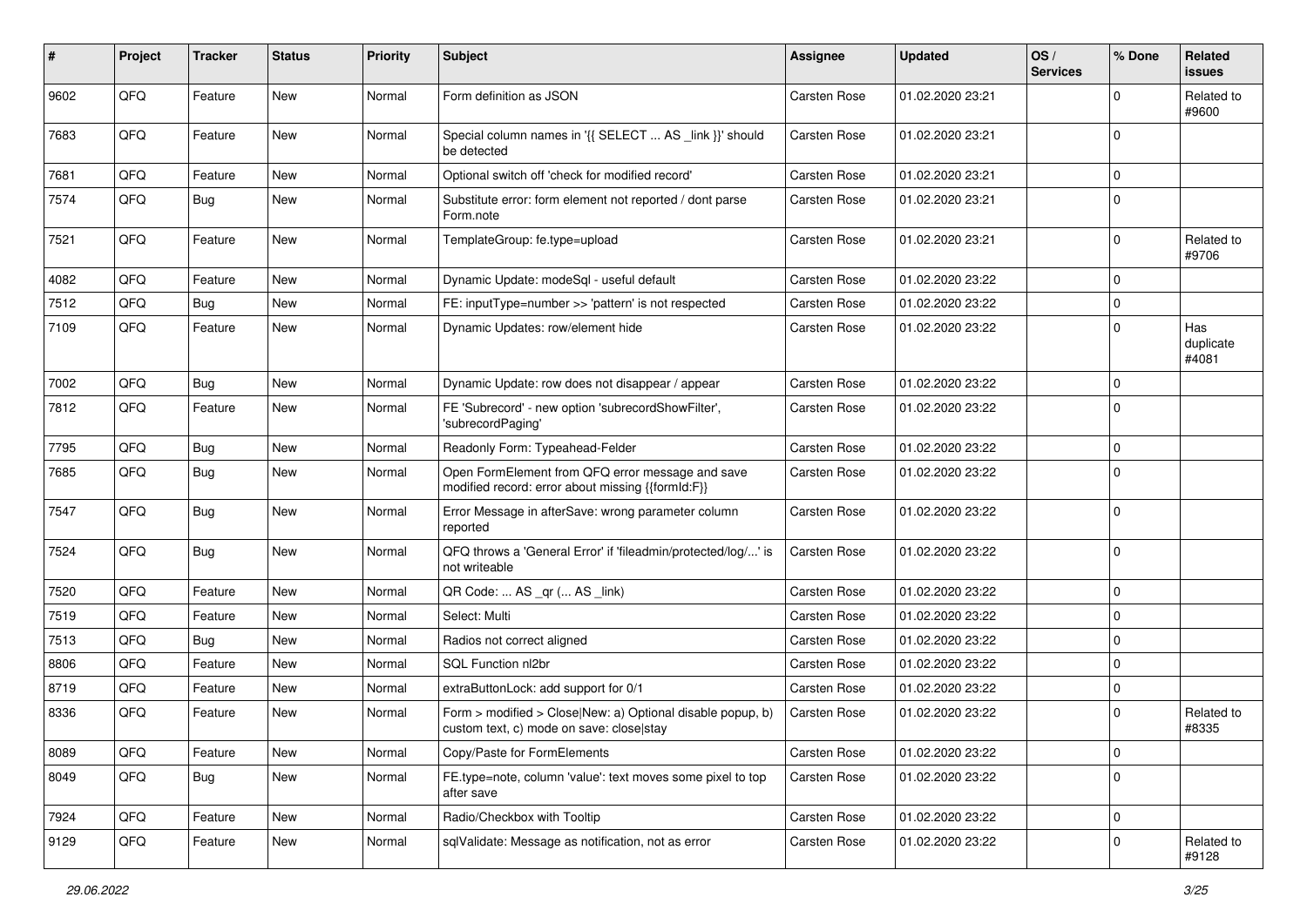| #     | Project | <b>Tracker</b> | <b>Status</b> | <b>Priority</b> | <b>Subject</b>                                                                           | <b>Assignee</b>     | <b>Updated</b>   | OS/<br><b>Services</b> | % Done      | Related<br><b>issues</b>                                             |
|-------|---------|----------------|---------------|-----------------|------------------------------------------------------------------------------------------|---------------------|------------------|------------------------|-------------|----------------------------------------------------------------------|
| 9128  | QFQ     | Feature        | <b>New</b>    | Normal          | Error Message: not replaced variables- a) replace back to '{{',<br>b) underline          | Carsten Rose        | 01.02.2020 23:22 |                        | $\Omega$    | Related to<br>#9129                                                  |
| 9127  | QFQ     | Bug            | <b>New</b>    | Normal          | Error Message: change 'roll over' color - text not readable                              | Carsten Rose        | 01.02.2020 23:22 |                        | $\mathbf 0$ |                                                                      |
| 9077  | QFQ     | Bug            | New           | Normal          | typeAheadSql: report broken SQL                                                          | Carsten Rose        | 01.02.2020 23:22 |                        | $\mathbf 0$ |                                                                      |
| 8975  | QFQ     | Feature        | New           | Normal          | Report Notation: 2.0                                                                     | Carsten Rose        | 01.02.2020 23:22 |                        | $\mathbf 0$ | Related to<br>#8963                                                  |
| 9317  | QFQ     | <b>Bug</b>     | New           | Normal          | FE.type=note: with dynamic show/hidden an empty label<br>causes trouble                  | <b>Carsten Rose</b> | 01.02.2020 23:22 |                        | $\mathbf 0$ |                                                                      |
| 9275  | QFQ     | Bug            | <b>New</b>    | Normal          | autcron: t3 page, which takes to long to respond, is not<br>reported properly            | Carsten Rose        | 01.02.2020 23:22 |                        | 100         |                                                                      |
| 9208  | QFQ     | Feature        | <b>New</b>    | Normal          | Manage 'recent' records                                                                  | Carsten Rose        | 01.02.2020 23:22 |                        | $\mathbf 0$ |                                                                      |
| 9177  | QFQ     | Bug            | <b>New</b>    | Normal          | Bug? QFQ tries to save an action FE, which has real<br>existing column name              | Carsten Rose        | 01.02.2020 23:22 |                        | $\mathbf 0$ |                                                                      |
| 9136  | QFQ     | Feature        | <b>New</b>    | Normal          | Create ZIP files with dynamic PDFs                                                       | Carsten Rose        | 01.02.2020 23:22 |                        | $\mathbf 0$ |                                                                      |
| 9537  | QFQ     | Feature        | <b>New</b>    | Normal          | FormEditor: Edit fieldset in FrontEnd                                                    | Carsten Rose        | 01.02.2020 23:22 |                        | $\mathbf 0$ |                                                                      |
| 9533  | QFQ     | Bug            | New           | Normal          | FE.type=upload: Check in 'beforeSave' if upload is given                                 | Carsten Rose        | 01.02.2020 23:22 |                        | $\mathbf 0$ | Related to<br>#11523                                                 |
| 9352  | QFQ     | Feature        | New           | Normal          | FE 'Native' fire slaveld, sqlAfter, sqlIns                                               | Carsten Rose        | 01.02.2020 23:22 |                        | $\mathbf 0$ |                                                                      |
| 9811  | QFQ     | Feature        | New           | Normal          | Report: tag every n'th row                                                               | Carsten Rose        | 01.02.2020 23:22 |                        | $\mathbf 0$ |                                                                      |
| 9783  | QFQ     | <b>Bug</b>     | <b>New</b>    | Normal          | Email with special characters                                                            | Carsten Rose        | 01.02.2020 23:22 |                        | $\mathbf 0$ |                                                                      |
| 9781  | QFQ     | Feature        | <b>New</b>    | Normal          | Button: CSS class to make buttons smaller                                                | Carsten Rose        | 01.02.2020 23:22 |                        | $\mathbf 0$ |                                                                      |
| 9707  | QFQ     | Feature        | New           | Normal          | SIP security: encode pageld and check pageld on decode                                   | Carsten Rose        | 01.02.2020 23:22 |                        | $\mathbf 0$ |                                                                      |
| 9706  | QFQ     | Feature        | New           | Normal          | Multi File Upload (hidden template group)                                                | Carsten Rose        | 01.02.2020 23:22 |                        | $\mathbf 0$ | Related to<br>#7521,<br>Related to<br>#5562,<br>Related to<br>#13330 |
| 10115 | QFQ     | Feature        | New           | Normal          | TypeAhead: static list                                                                   | Carsten Rose        | 26.02.2020 16:42 |                        | 100         |                                                                      |
| 10324 | QFQ     | Bug            | <b>New</b>    | Normal          | Excel Export mit Template funktioniert nur, wenn Template<br>vor uid kommt               |                     | 30.03.2020 11:20 |                        | $\Omega$    | Related to<br>#10257                                                 |
| 4050  | QFQ     | Feature        | New           | Normal          | sql.log: 1) FormElement ID which causes a specific action,<br>2) Result in the same row. | Carsten Rose        | 15.04.2020 11:35 |                        | 0           | Related to<br>#5458                                                  |
| 10082 | QFQ     | <b>Bug</b>     | New           | Normal          | FE.type=SELECT - 'sanatize' Class                                                        | Carsten Rose        | 07.05.2020 09:36 |                        | $\mathbf 0$ | Related to<br>#10081                                                 |
| 10119 | QFQ     | Feature        | New           | Normal          | Dropdown (selectlist) & TypeAhead: format and catagorize list                            | Carsten Rose        | 07.05.2020 09:36 |                        | $\mathbf 0$ |                                                                      |
| 10322 | QFQ     | <b>Bug</b>     | New           | Normal          | FormElement / Radio: missing column 'enum' >> FE not<br>reported                         | Carsten Rose        | 07.05.2020 09:37 |                        | $\mathbf 0$ |                                                                      |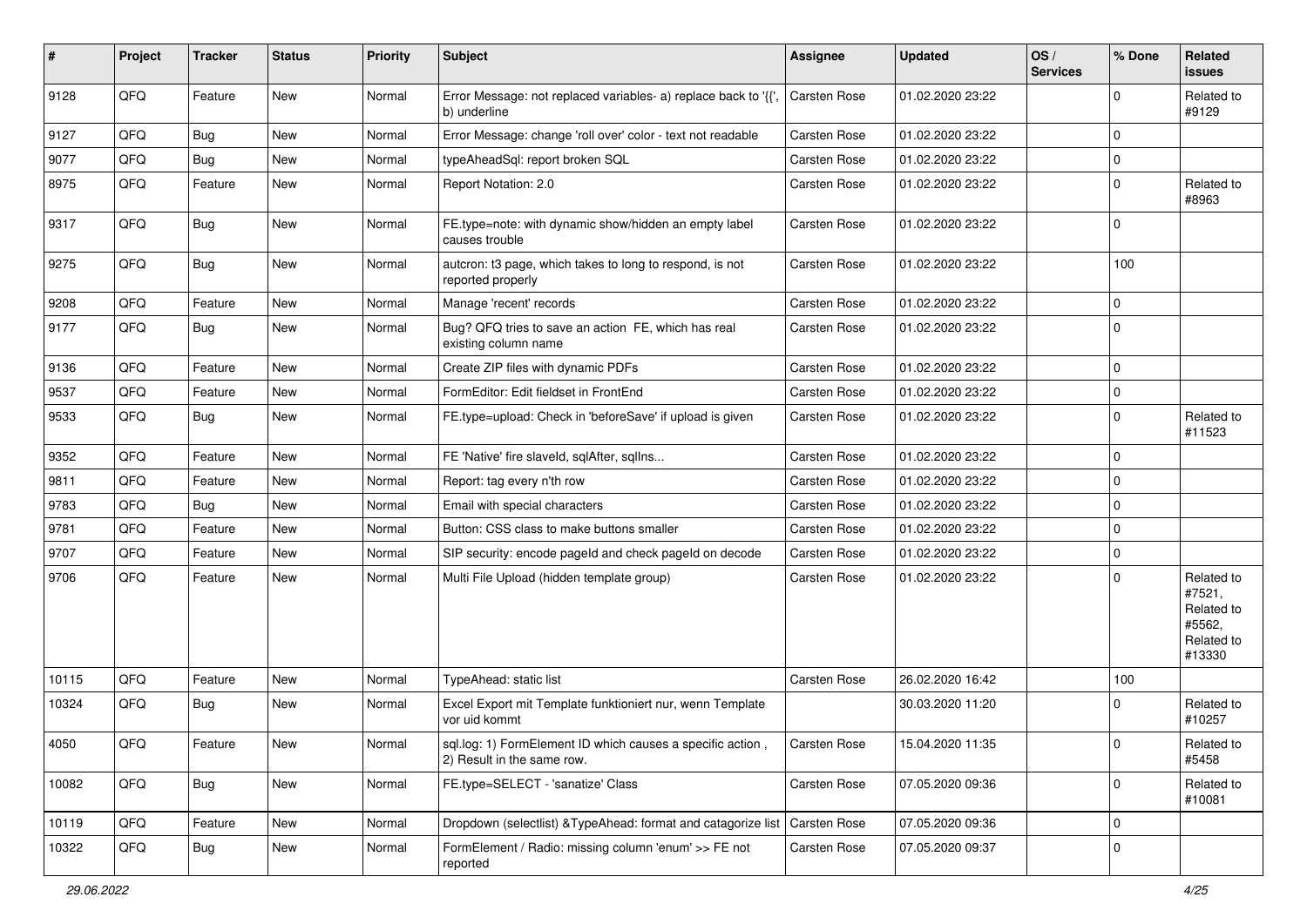| #     | Project | <b>Tracker</b> | <b>Status</b> | <b>Priority</b> | <b>Subject</b>                                                                                     | <b>Assignee</b>     | <b>Updated</b>   | OS/<br><b>Services</b> | % Done         | Related<br><b>issues</b>                                             |
|-------|---------|----------------|---------------|-----------------|----------------------------------------------------------------------------------------------------|---------------------|------------------|------------------------|----------------|----------------------------------------------------------------------|
| 10384 | QFQ     | Feature        | New           | Normal          | Parameter Exchange QFQ Instances                                                                   |                     | 07.05.2020 09:38 |                        | $\Omega$       |                                                                      |
| 5559  | QFQ     | <b>Bug</b>     | New           | Normal          | FE.type = Upload: 'accept' might contain variables                                                 | Carsten Rose        | 11.05.2020 21:23 |                        | $\mathbf 0$    |                                                                      |
| 10593 | QFQ     | Feature        | New           | Normal          | label2: text behind input element                                                                  | Carsten Rose        | 16.05.2020 10:57 |                        | $\mathbf 0$    |                                                                      |
| 5345  | QFQ     | Feature        | New           | Normal          | Report: UPDATE / INSERT / DELETE statements should<br>trigger subqueries, depending on the result. | Carsten Rose        | 27.05.2020 16:11 |                        | $\Omega$       |                                                                      |
| 10658 | QFQ     | <b>Bug</b>     | New           | Normal          | processReadOnly broken                                                                             | Carsten Rose        | 27.05.2020 17:55 |                        | $\mathbf 0$    |                                                                      |
| 3432  | QFQ     | Feature        | <b>New</b>    | Normal          | subrecord: dynamicUpdate                                                                           | Carsten Rose        | 11.06.2020 21:10 |                        | $\mathbf 0$    | Related to<br>#5691                                                  |
| 10763 | QFQ     | Feature        | <b>New</b>    | Normal          | form accessed and submitted despite logout?                                                        |                     | 16.06.2020 11:43 |                        | $\mathbf 0$    |                                                                      |
| 10819 | QFQ     | Feature        | New           | Normal          | Persistent SIP - second try                                                                        | Carsten Rose        | 29.06.2020 23:02 |                        | $\overline{0}$ | Related to<br>#6261                                                  |
| 10874 | QFQ     | Feature        | New           | Normal          | Erstellen eines Foreign Keys in der Tabelle "FormElement"                                          |                     | 13.07.2020 10:11 |                        | $\mathbf 0$    |                                                                      |
| 10890 | QFQ     | Bug            | New           | Normal          | AutoCron hangs                                                                                     |                     | 20.07.2020 13:56 |                        | $\mathbf 0$    |                                                                      |
| 10976 | QFQ     | Feature        | New           | Normal          | Excel Export Verbesserungen                                                                        | Carsten Rose        | 06.08.2020 10:56 |                        | $\mathbf 0$    |                                                                      |
| 10996 | QFQ     | Feature        | New           | Normal          | Download video via sip: no seek                                                                    | Carsten Rose        | 12.08.2020 14:18 |                        | $\mathbf 0$    |                                                                      |
| 11080 | QFQ     | Feature        | <b>New</b>    | Normal          | Send MQTT messages                                                                                 | Carsten Rose        | 29.08.2020 19:49 |                        | $\mathbf 0$    |                                                                      |
| 11195 | QFQ     | <b>Bug</b>     | New           | Low             | Dynamic Update: Note not updated if new text is empty<br>(v20.4)                                   |                     | 25.09.2020 11:14 |                        | $\Omega$       |                                                                      |
| 11239 | QFQ     | Bug            | New           | Normal          | Radiobutton (plain): horizontales Rendern abhängig vom<br>Datentyp in der Datenbank                | Carsten Rose        | 30.09.2020 18:37 |                        | $\mathbf 0$    |                                                                      |
| 11504 | QFQ     | Feature        | New           | Normal          | Dynamic Update: Button text update for 'Save',' Close' &<br>'Delete'                               | Carsten Rose        | 12.11.2020 23:44 |                        | $\Omega$       |                                                                      |
| 10937 | QFQ     | Bug            | New           | Normal          | Fehler mit abhängigen Select- Feldern beim Positionieren                                           | <b>Carsten Rose</b> | 12.11.2020 23:45 |                        | $\mathbf 0$    |                                                                      |
| 10759 | QFQ     | Bug            | New           | Normal          | emptyMeansNull - Feld falsch aktualisiert                                                          |                     | 12.11.2020 23:45 |                        | 0              |                                                                      |
| 10704 | QFQ     | Bug            | New           | Normal          | wkhtml problem rendering fullCalendar.js / fabric.js >><br>successor: puppeteer                    | Carsten Rose        | 12.11.2020 23:45 |                        | $\Omega$       | Related to<br>#5024,<br>Related to<br>#4650,<br>Related to<br>#10715 |
| 10588 | QFQ     | <b>Bug</b>     | New           | Normal          | typeahed Tag: Doku anpassen                                                                        | Carsten Rose        | 12.11.2020 23:45 |                        | 0              |                                                                      |
| 11522 | QFQ     | Bug            | New           | Normal          | Aus/Einblenden von Reitern                                                                         |                     | 13.11.2020 14:58 |                        | $\mathbf 0$    |                                                                      |
| 11523 | QFQ     | Feature        | New           | Normal          | Mit dynamic Update erkennen, ob Upload gemacht wurde                                               | Carsten Rose        | 13.11.2020 15:07 |                        | $\mathbf 0$    | Related to<br>#9533                                                  |
| 11535 | QFQ     | Feature        | New           | Normal          | Ability to create SQL columns in frontend QFQ forms                                                |                     | 17.11.2020 12:11 |                        | 0              |                                                                      |
| 11534 | QFQ     | Feature        | New           | Normal          | Report: Action on selected rows - Table batchprocessing<br>feature                                 |                     | 18.11.2020 08:15 |                        | $\mathbf 0$    |                                                                      |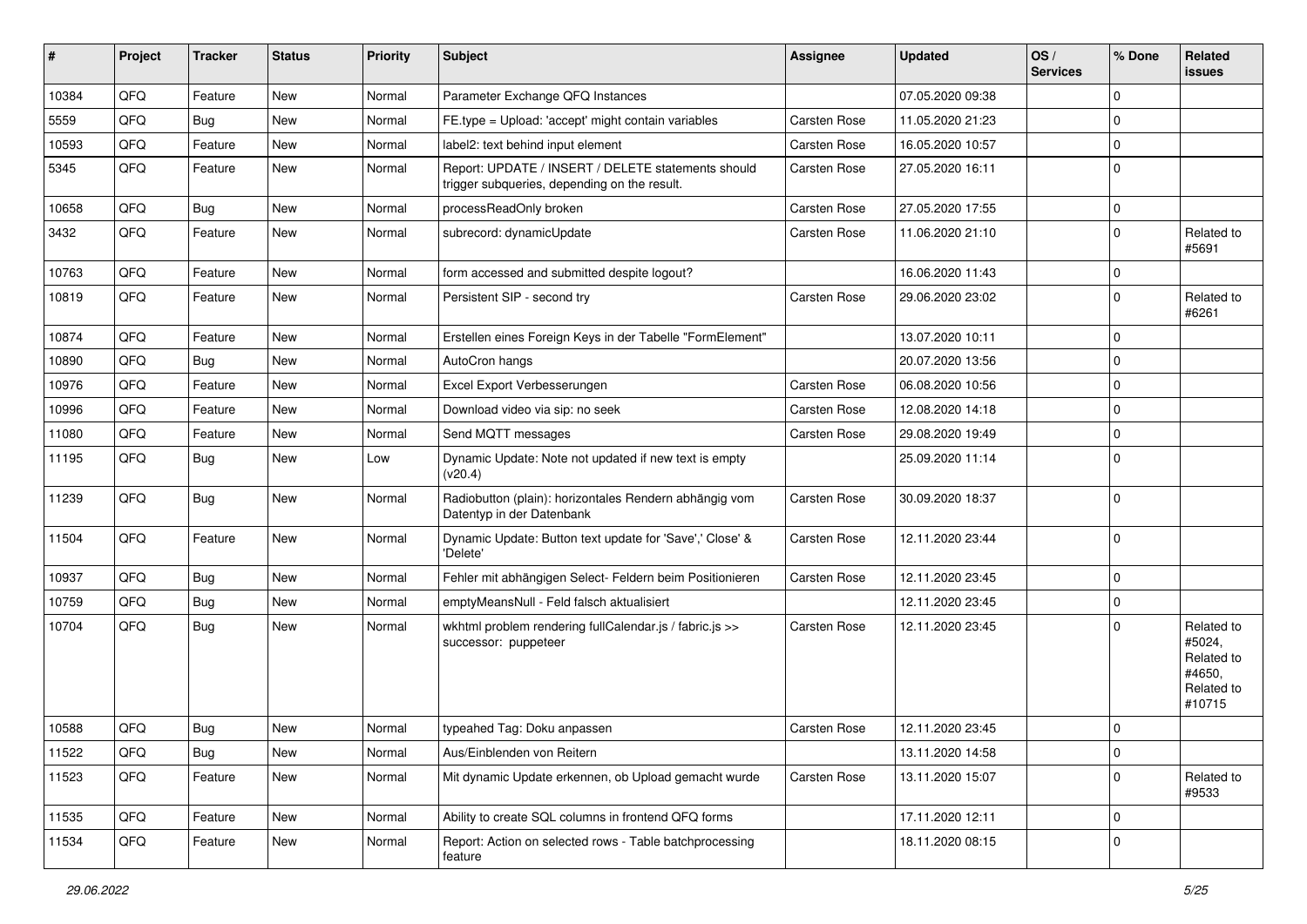| ∦     | Project | <b>Tracker</b> | <b>Status</b> | <b>Priority</b> | Subject                                                                                              | <b>Assignee</b>     | <b>Updated</b>   | OS/<br><b>Services</b> | % Done      | Related<br><b>issues</b>  |
|-------|---------|----------------|---------------|-----------------|------------------------------------------------------------------------------------------------------|---------------------|------------------|------------------------|-------------|---------------------------|
| 11695 | QFQ     | Bug            | New           | Normal          | MultiForm required FE Error                                                                          | Carsten Rose        | 04.12.2020 13:34 |                        | $\mathbf 0$ |                           |
| 11715 | QFQ     | Bug            | <b>New</b>    | Normal          | acceptZeroAsRequired and requiredOffButMark do not<br>coincide                                       |                     | 08.12.2020 12:13 |                        | $\Omega$    |                           |
| 11716 | QFQ     | Feature        | <b>New</b>    | Normal          | Form an beliebiger Stelle im Report anzeigen                                                         |                     | 09.12.2020 09:47 |                        | $\pmb{0}$   |                           |
| 11752 | QFQ     | Bug            | <b>New</b>    | Normal          | checkbox renders multiple input elements with same name                                              | Carsten Rose        | 17.12.2020 14:58 |                        | $\mathbf 0$ | Related to<br>#11750      |
| 11775 | QFQ     | Feature        | New           | Normal          | Subrecord Tooltip pro Feld                                                                           | Carsten Rose        | 18.12.2020 15:22 |                        | $\mathbf 0$ | Related to<br>#11955      |
| 12023 | QFQ     | Feature        | <b>New</b>    | Normal          | MySQL Stored Precdure: QDECODESPECIALCHAR()                                                          | Carsten Rose        | 16.02.2021 11:16 |                        | $\Omega$    | Related to<br>#12022      |
| 12038 | QFQ     | Feature        | <b>New</b>    | Normal          | a) STORE_VAR: filenameOnlyStripUniq, b) SP:<br>QSTRIPUNIQ()                                          |                     | 17.02.2021 23:55 |                        | $\mathbf 0$ |                           |
| 12024 | QFQ     | Feature        | <b>New</b>    | Normal          | Excel Export: text columns by default decode<br>htmlspeciachar()                                     | Carsten Rose        | 17.02.2021 23:55 |                        | $\Omega$    | Related to<br>#12022      |
| 12039 | QFQ     | Feature        | New           | Normal          | Missing htmlSpecialChar() in pre processing on form submit                                           |                     | 18.02.2021 00:09 |                        | $\mathbf 0$ | Related to<br>#14320      |
| 12040 | QFQ     | Bug            | <b>New</b>    | Normal          | FE Mode 'hidden' für zwei FEs auf einer Zeile                                                        | <b>Carsten Rose</b> | 18.02.2021 10:13 |                        | $\mathbf 0$ |                           |
| 12045 | QFQ     | Bug            | <b>New</b>    | Normal          | templateGroup afterSave FE: Aufruf ohne<br>sglHonorFormElements funktioniert nicht                   | <b>Carsten Rose</b> | 18.02.2021 16:33 |                        | $\mathbf 0$ |                           |
| 8187  | QFQ     | Feature        | <b>New</b>    | Normal          | Subrecord: enable/hide new button - make new/edit/delete<br>customizeable.                           | Carsten Rose        | 06.03.2021 18:44 |                        | $\mathbf 0$ | Related to<br>#11326      |
| 3864  | QFQ     | Feature        | <b>New</b>    | Normal          | Encrypt / decrypt field                                                                              | Carsten Rose        | 08.03.2021 18:08 |                        | $\mathbf 0$ |                           |
| 12133 | QFQ     | Bug            | New           | Normal          | NPM, phpSpreadSheet aktualisieren                                                                    | Carsten Rose        | 15.03.2021 09:04 |                        | $\mathbf 0$ |                           |
| 12146 | QFQ     | Feature        | New           | Normal          | Autocron Job: Anzeigen wann der naechste Job ausgefuehrt<br>wird, resp das er nicht ausgefuehrt wird | Carsten Rose        | 15.03.2021 15:23 |                        | $\Omega$    |                           |
| 11516 | QFQ     | Feature        | <b>New</b>    | Normal          | Multi Page Form (Previous/Next Buttons)                                                              | Carsten Rose        | 16.03.2021 17:52 |                        | $\mathbf 0$ |                           |
| 8217  | QFQ     | Feature        | New           | Normal          | if-elseif-else construct                                                                             | Carsten Rose        | 16.03.2021 18:41 |                        | $\mathbf 0$ | Related to<br>#10716      |
| 10714 | QFQ     | Feature        | <b>New</b>    | Normal          | multi Table Form                                                                                     | Carsten Rose        | 16.03.2021 18:44 |                        | $\mathbf 0$ |                           |
| 12187 | QFQ     | Bug            | <b>New</b>    | Normal          | Trigger FormAsFile() via Report: probably problem with multi<br>DB setup                             | Carsten Rose        | 20.03.2021 21:20 |                        | $\mathbf 0$ |                           |
| 10080 | QFQ     | Feature        | New           | Normal          | Popup on 'save' / 'close': configure dialog (answer<br>yes/no/cancle/)                               | Carsten Rose        | 28.03.2021 20:52 |                        | 0           | Is duplicate<br>of #12262 |
| 12330 | QFQ     | Feature        | New           | Normal          | Copy to input field / text area / TinyMCE                                                            | Carsten Rose        | 07.04.2021 09:01 |                        | $\mathbf 0$ |                           |
| 12135 | QFQ     | Feature        | New           | Normal          | Subrecord: Notiz                                                                                     |                     | 24.04.2021 16:58 |                        | $\mathbf 0$ |                           |
| 12162 | QFQ     | Feature        | New           | Normal          | FE.type=sendmail: personalized mailing (several mails) via<br>template                               | Carsten Rose        | 03.05.2021 20:45 |                        | $\mathbf 0$ |                           |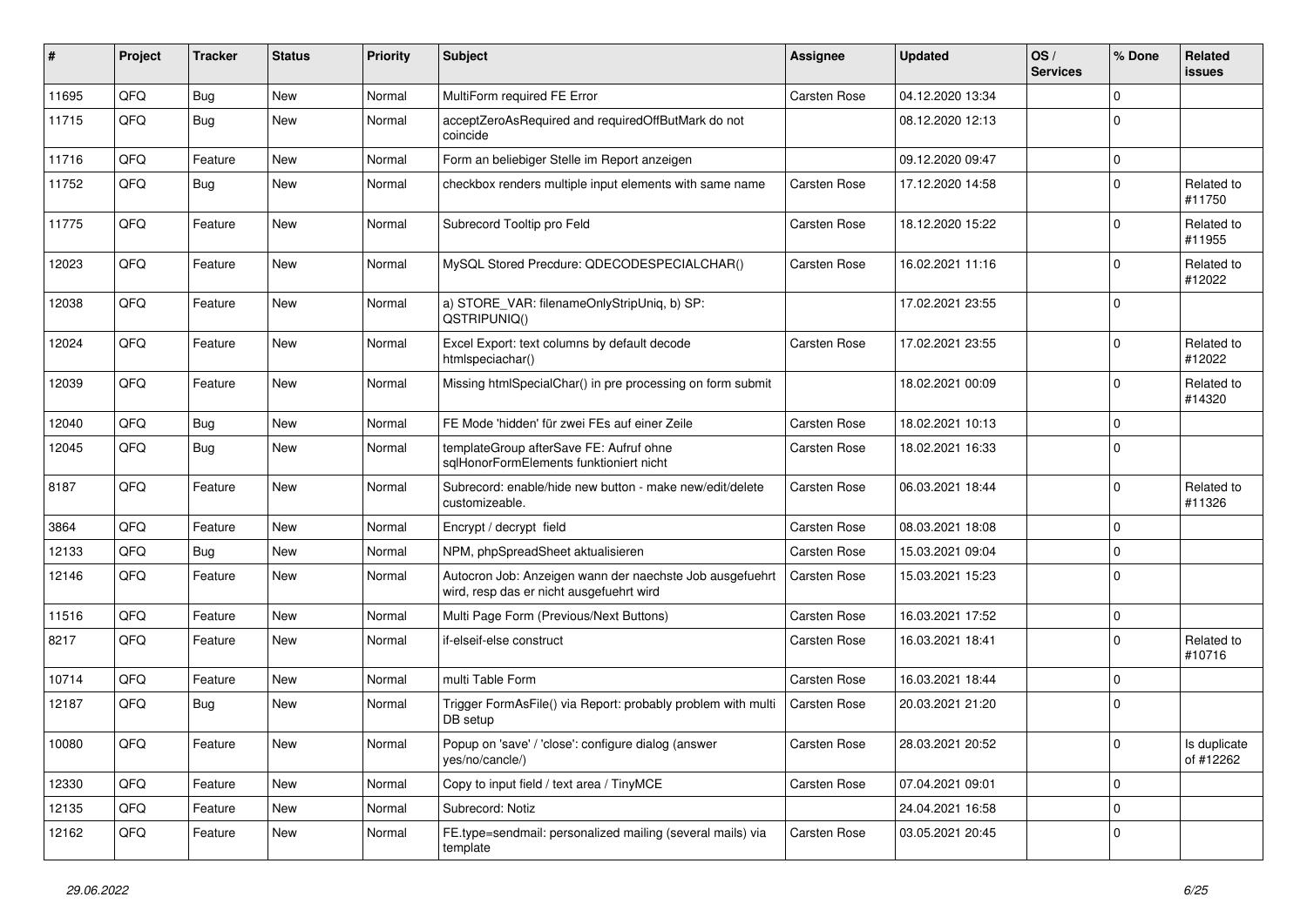| #     | Project | <b>Tracker</b> | <b>Status</b> | <b>Priority</b> | <b>Subject</b>                                                                                             | Assignee                                               | <b>Updated</b>   | OS/<br><b>Services</b> | % Done       | Related<br><b>issues</b>                      |                      |
|-------|---------|----------------|---------------|-----------------|------------------------------------------------------------------------------------------------------------|--------------------------------------------------------|------------------|------------------------|--------------|-----------------------------------------------|----------------------|
| 12156 | QFQ     | Feature        | <b>New</b>    | Normal          | Form: Optional disable 'leave page'                                                                        |                                                        | 03.05.2021 20:45 |                        | $\Omega$     |                                               |                      |
| 12109 | QFQ     | Feature        | <b>New</b>    | Normal          | Donwload Link: Plain, SIP, Persistent Link, Peristent SIP -<br>new notation                                | Carsten Rose                                           | 03.05.2021 20:45 |                        | $\Omega$     | Related to<br>#12085                          |                      |
| 12480 | QFQ     | Feature        | <b>New</b>    | Normal          | If QFQ upgrade is running, block further request                                                           | Carsten Rose                                           | 03.05.2021 20:45 |                        | $\mathbf{0}$ |                                               |                      |
| 12477 | QFQ     | Feature        | <b>New</b>    | Normal          | Support for refactoring: Form, FormElement, diverse<br>Tabellen/Spalten, tt-content Records                | Carsten Rose                                           | 03.05.2021 20:45 |                        | $\mathsf 0$  |                                               |                      |
| 12474 | QFQ     | Feature        | <b>New</b>    | Normal          | Check BaseConfigURL if it is given and the the last char is '/'                                            | Carsten Rose                                           | 03.05.2021 20:45 |                        | $\mathbf{0}$ |                                               |                      |
| 12413 | QFQ     | Feature        | New           | Normal          | STORE TYPO3: enhance for {{be users.email:T}},<br>{{fe users.email:T}}                                     | Carsten Rose                                           | 03.05.2021 20:45 |                        | $\mathbf 0$  | Related to<br>#12412,<br>Related to<br>#10012 |                      |
| 12400 | QFQ     | Feature        | <b>New</b>    | Normal          | Tutorial ist in QFQ Doku, Wird in der Suche gefunden, es gibt<br>aber kein Menupunkt - Inhalt ueberpruefen | <b>Carsten Rose</b>                                    | 03.05.2021 20:45 |                        | $\mathbf{0}$ |                                               |                      |
| 12269 | QFQ     | Feature        | New           | Normal          | 2FA - Login                                                                                                | Carsten Rose                                           | 03.05.2021 20:45 |                        | $\pmb{0}$    |                                               |                      |
| 11747 | QFQ     | Feature        | <b>New</b>    | Normal          | Maintenance Page with Redirect                                                                             | Carsten Rose                                           | 03.05.2021 20:47 |                        | $\mathbf{0}$ | Related to<br>#11741                          |                      |
| 11955 | QFQ     | Feature        | <b>New</b>    | Normal          | subrecord: new title option to set <th> attributes - e.g. to<br/>customize tablesorter options.</th>       | attributes - e.g. to<br>customize tablesorter options. | Carsten Rose     | 03.05.2021 20:47       |              | $\Omega$                                      | Related to<br>#11775 |
| 11668 | QFQ     | <b>Bug</b>     | <b>New</b>    | Normal          | Play function.sql - problem with mysql                                                                     | Carsten Rose                                           | 03.05.2021 20:48 |                        | $\Omega$     |                                               |                      |
| 11667 | QFQ     | <b>Bug</b>     | <b>New</b>    | Normal          | MySQL mariadb-server-10.3: Incorrect datetime value                                                        | Carsten Rose                                           | 03.05.2021 20:48 |                        | $\mathbf{0}$ |                                               |                      |
| 12163 | QFQ     | Feature        | <b>New</b>    | Normal          | Checkbox: table wrap                                                                                       | Carsten Rose                                           | 03.05.2021 20:51 |                        | $\mathbf 0$  |                                               |                      |
| 12119 | QFQ     | Feature        | <b>New</b>    | Normal          | AS paged: error message missing if there ist no 'r' argument.                                              | Carsten Rose                                           | 03.05.2021 20:51 |                        | $\mathsf 0$  |                                               |                      |
| 10345 | QFQ     | Feature        | <b>New</b>    | Normal          | Templates - Patterns QFQ Style                                                                             |                                                        | 03.05.2021 21:01 |                        | $\mathbf{0}$ | Related to<br>#10713                          |                      |
| 10766 | QFQ     | <b>Bug</b>     | <b>New</b>    | High            | Radiobutton / parameter.buttonClass=btn-default: dynamic<br>update                                         |                                                        | 03.05.2021 21:12 |                        | $\mathbf 0$  | Related to<br>#11237                          |                      |
| 10640 | QFQ     | Bug            | New           | High            | TypeAhead Tag: FE editierbar trotz readOnly                                                                | Carsten Rose                                           | 03.05.2021 21:12 |                        | $\mathbf{0}$ |                                               |                      |
| 10508 | QFQ     | Bug            | <b>New</b>    | High            | Multi Form broken on Multi DB Instance                                                                     | <b>Carsten Rose</b>                                    | 03.05.2021 21:12 |                        | $\pmb{0}$    |                                               |                      |
| 10506 | QFQ     | <b>Bug</b>     | New           | High            | Template Group broken on MultiDB instance                                                                  | Carsten Rose                                           | 03.05.2021 21:12 |                        | $\Omega$     | Related to<br>#10505                          |                      |
| 10081 | QFQ     | <b>Bug</b>     | <b>New</b>    | High            | Stale record lock after 'forbidden' character                                                              | <b>Carsten Rose</b>                                    | 03.05.2021 21:12 |                        | $\mathbf{0}$ | Related to<br>#10082,<br>Related to<br>#9789  |                      |
| 12468 | QFQ     | Bug            | <b>New</b>    | Urgent          | Form: update Form.title after save                                                                         | <b>Carsten Rose</b>                                    | 03.05.2021 21:12 |                        | $\mathbf 0$  |                                               |                      |
| 11850 | QFQ     | Feature        | New           | Urgent          | Wizard Form: basierend auf einer Tabelle eine Form<br>anlegen.                                             |                                                        | 03.05.2021 21:12 |                        | $\Omega$     | Blocked by<br>#8082                           |                      |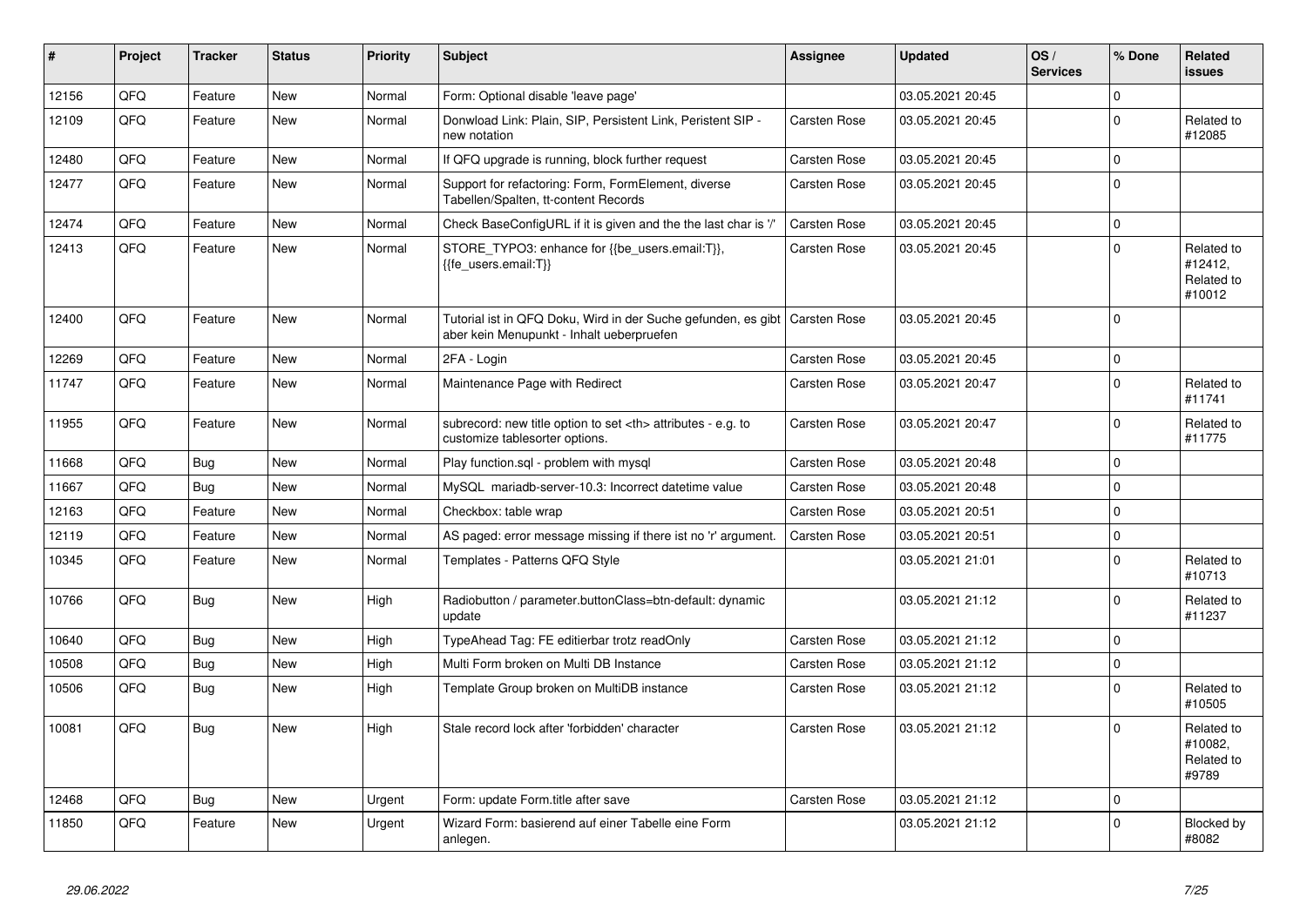| #     | <b>Project</b> | <b>Tracker</b> | <b>Status</b> | <b>Priority</b> | <b>Subject</b>                                                                                                 | Assignee            | <b>Updated</b>   | OS/<br><b>Services</b> | % Done      | Related<br><b>issues</b>                      |
|-------|----------------|----------------|---------------|-----------------|----------------------------------------------------------------------------------------------------------------|---------------------|------------------|------------------------|-------------|-----------------------------------------------|
| 11237 | QFQ            | Bug            | New           | High            | Radiobutton / parameter.buttonClass= btn-default - kein dirty<br>Trigger                                       | Benjamin Baer       | 03.05.2021 21:12 |                        | $\Omega$    | Related to<br>#10766                          |
| 11057 | QFQ            | Bug            | New           | High            | Checkboxes ohne span.checkmark im Report werden<br>ausgeblendet                                                | Benjamin Baer       | 03.05.2021 21:12 |                        | $\Omega$    | Related to<br>#11039                          |
| 3727  | QFQ            | Feature        | <b>New</b>    | High            | Security: Session Hijacking erschweren                                                                         | Carsten Rose        | 03.05.2021 21:14 |                        | $\mathbf 0$ |                                               |
| 7650  | QFQ            | <b>Bug</b>     | <b>New</b>    | High            | Optional do not show 'required' sign on FormElement                                                            | Carsten Rose        | 03.05.2021 21:14 |                        | $\Omega$    |                                               |
| 5715  | QFQ            | Feature        | New           | High            | <b>PDF Caching</b>                                                                                             | <b>Carsten Rose</b> | 03.05.2021 21:14 |                        | $\pmb{0}$   | Related to<br>#5851,<br>Related to<br>#6357   |
| 5459  | QFQ            | Bug            | New           | High            | Multi DB: spread system tables between 'QFQ' and 'Data'-DB                                                     | <b>Carsten Rose</b> | 03.05.2021 21:14 |                        | $\mathbf 0$ | Related to<br>#4720                           |
| 5221  | QFQ            | Bug            | <b>New</b>    | High            | Download Dialog: Bleibt stehen in FF wenn Datei<br>automatisch gespeichert wird.                               | Carsten Rose        | 03.05.2021 21:14 |                        | $\Omega$    |                                               |
| 8962  | QFQ            | Feature        | <b>New</b>    | High            | allow for form fields with identical names                                                                     | Carsten Rose        | 03.05.2021 21:14 |                        | $\mathbf 0$ |                                               |
| 8668  | QFQ            | Bug            | New           | High            | Pill disabled: dyamic mode 'hidden' not respected - FE is still<br>required                                    | Carsten Rose        | 03.05.2021 21:14 |                        | $\Omega$    |                                               |
| 8431  | QFQ            | Bug            | <b>New</b>    | High            | autocron.php with wrong path                                                                                   | <b>Carsten Rose</b> | 03.05.2021 21:14 |                        | $\Omega$    |                                               |
| 8083  | QFQ            | Bug            | New           | High            | FormEditor: primary table list does not respect<br>'indexDb={{indexData:Y}}'                                   | Carsten Rose        | 03.05.2021 21:14 |                        | $\mathbf 0$ | Has<br>duplicate<br>#6678                     |
| 7899  | QFQ            | Bug            | <b>New</b>    | High            | Fe.type=password / retype / required: always complain about<br>missing value                                   | Carsten Rose        | 03.05.2021 21:14 |                        | $\pmb{0}$   |                                               |
| 7850  | QFQ            | Feature        | <b>New</b>    | High            | Upload records: non 'pathFileName' column                                                                      | <b>Carsten Rose</b> | 03.05.2021 21:14 |                        | $\mathbf 0$ |                                               |
| 12465 | QFQ            | Feature        | <b>New</b>    | Normal          | QFQ Function: use in FE to fill StoreRecord                                                                    | <b>Carsten Rose</b> | 05.05.2021 21:58 |                        | $\mathbf 0$ |                                               |
| 12412 | QFQ            | Feature        | <b>New</b>    | Normal          | Action/Escape qualifier 'e' (empty), '0': if given, an empty<br>string (or '0') will be treated as 'not found' | Carsten Rose        | 08.05.2021 09:40 |                        | $\Omega$    | Related to<br>#12413,<br>Related to<br>#10012 |
| 9221  | QFQ            | Feature        | <b>New</b>    | Normal          | typeAhead: Zeichenlimite ausschalten                                                                           | <b>Carsten Rose</b> | 08.05.2021 17:06 |                        | $\mathbf 0$ |                                               |
| 11893 | QFQ            | Feature        | New           | High            | Broken SIP: a) only report one time, b) only report in main<br>column                                          | Carsten Rose        | 12.05.2021 12:13 |                        | $\Omega$    | Related to<br>#12532,<br>Related to<br>#14187 |
| 12632 | QFQ            | Feature        | <b>New</b>    | Normal          | TinyMCE: Prepare CSS classes for images                                                                        | Carsten Rose        | 04.06.2021 14:35 |                        | 100         | Blocked by<br>#12186                          |
| 9531  | QFQ            | Bug            | <b>New</b>    | High            | FE File: Dynamic Update / modeSgl / required detected even<br>it not set                                       | <b>Carsten Rose</b> | 11.06.2021 20:32 |                        | $\Omega$    | Related to<br>#12398                          |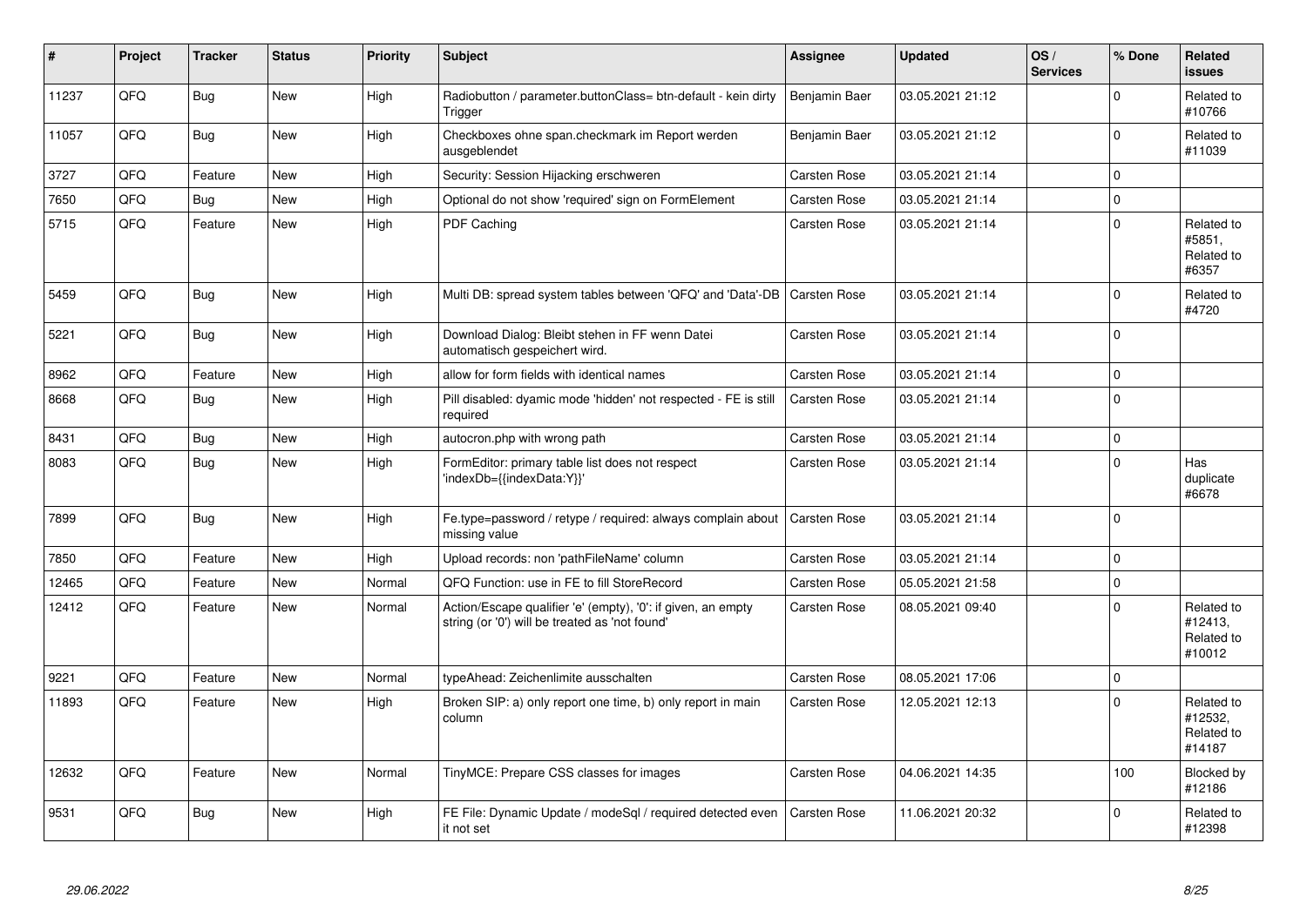| $\vert$ # | Project | <b>Tracker</b> | <b>Status</b> | <b>Priority</b> | <b>Subject</b>                                                       | Assignee            | <b>Updated</b>   | OS/<br><b>Services</b> | % Done      | <b>Related</b><br><b>issues</b>               |
|-----------|---------|----------------|---------------|-----------------|----------------------------------------------------------------------|---------------------|------------------|------------------------|-------------|-----------------------------------------------|
| 7890      | QFQ     | <b>Bug</b>     | <b>New</b>    | Normal          | FormElement 'required': extraButtonInfo not aligned                  | Carsten Rose        | 11.06.2021 21:17 |                        | $\Omega$    | Related to<br>#11517                          |
| 9348      | QFQ     | Feature        | New           | Normal          | defaultThumbnailSize: pre render thumbnails                          | Carsten Rose        | 12.06.2021 09:05 |                        | 0           |                                               |
| 6723      | QFQ     | Feature        | New           | Normal          | Report QFQ Installation and Version                                  | Carsten Rose        | 12.06.2021 09:07 |                        | $\pmb{0}$   |                                               |
| 6261      | QFQ     | Feature        | New           | Normal          | Persistent SIP                                                       | Carsten Rose        | 12.06.2021 09:07 |                        | $\mathbf 0$ | Related to<br>#10819                          |
| 11460     | QFQ     | Feature        | <b>New</b>    | Normal          | Easier creation of changelog: gitchangelog                           | Carsten Rose        | 12.06.2021 10:20 |                        | $\mathbf 0$ | Related to<br>#13467                          |
| 9347      | QFQ     | Bug            | New           | High            | FE.type=upload with dynamic show/hidden: required not<br>detected    | Carsten Rose        | 12.06.2021 10:40 |                        | $\Omega$    | Related to<br>#5305.<br>Related to<br>#12398  |
| 12679     | QFQ     | Feature        | <b>New</b>    | Normal          | tablesorter: custom column width                                     | <b>Carsten Rose</b> | 16.06.2021 11:10 |                        | $\mathsf 0$ |                                               |
| 5305      | QFQ     | Bug            | <b>New</b>    | Normal          | Upload FormElement: nicht disabled by readonly Form                  | Carsten Rose        | 16.06.2021 13:43 |                        | $\mathbf 0$ | Related to<br>#9347,<br>Related to<br>#9834   |
| 9013      | QFQ     | Bug            | <b>New</b>    | Normal          | Error in Twig template not handled                                   | Carsten Rose        | 20.10.2021 13:43 |                        | 0           |                                               |
| 13354     | QFQ     | Feature        | <b>New</b>    | Normal          | Using Websocket in QFQ                                               | <b>Carsten Rose</b> | 10.11.2021 15:47 |                        | $\mathbf 0$ |                                               |
| 11702     | QFQ     | Feature        | <b>New</b>    | Normal          | HTML Special Char makes no sense for 'allbut' if '&' is<br>forbidden | Carsten Rose        | 07.12.2021 16:35 |                        | $\mathbf 0$ | Related to<br>#5112,<br>Related to<br>#14320  |
| 12186     | QFQ     | Feature        | <b>New</b>    | High            | TinyMCE Config für Objekte                                           | Carsten Rose        | 07.12.2021 17:19 |                        | $\pmb{0}$   | <b>Blocks</b><br>#12632                       |
| 10114     | QFQ     | Feature        | <b>New</b>    | High            | Symbol (Link): 'G:' (Glyphicon) replaced by 'i:' (icon)              |                     | 07.12.2021 17:19 |                        | $\Omega$    | Related to<br>#3797,<br>Related to<br>#4194   |
| 12974     | QFQ     | <b>Bug</b>     | <b>New</b>    | High            | Sanitize Queries in Action-Elements                                  | Carsten Rose        | 07.12.2021 17:19 |                        | $\Omega$    |                                               |
| 12670     | QFQ     | <b>Bug</b>     | <b>New</b>    | High            | Dropdown-Menu classes können nicht mehr angegeben<br>werden          | Carsten Rose        | 07.12.2021 17:19 |                        | $\mathbf 0$ |                                               |
| 12532     | QFQ     | Feature        | New           | High            | SIP-Parameter bei Seitenaufruf in Browser-Console<br>anzeigen        | Carsten Rose        | 07.12.2021 17:19 |                        | $\Omega$    | Related to<br>#11893,<br>Related to<br>#14187 |
| 12513     | QFQ     | <b>Bug</b>     | <b>New</b>    | High            | Implement server side check of maxlength                             | Carsten Rose        | 07.12.2021 17:19 |                        | 0           |                                               |
| 12545     | QFQ     | Bug            | <b>New</b>    | Urgent          | sql.log not created / updated                                        | Carsten Rose        | 14.12.2021 16:02 |                        | 0           |                                               |
| 12702     | QFQ     | Bug            | New           | High            | templateGroup: broken in multiDb Setup                               | Carsten Rose        | 14.12.2021 16:02 |                        | $\mathbf 0$ |                                               |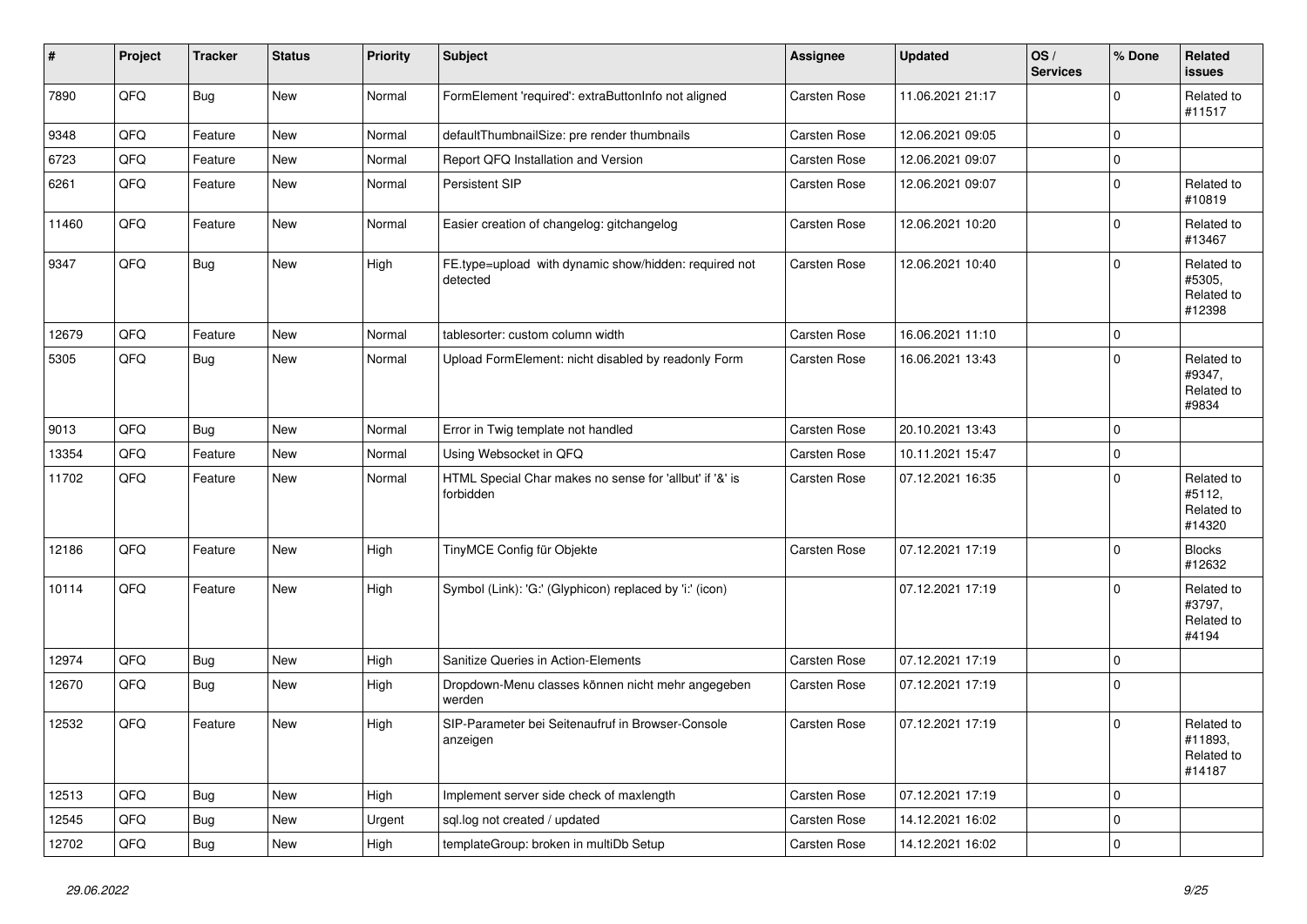| #     | Project | <b>Tracker</b> | <b>Status</b> | <b>Priority</b> | <b>Subject</b>                                                                                                                                      | Assignee            | <b>Updated</b>   | OS/<br><b>Services</b> | % Done      | Related<br>issues    |
|-------|---------|----------------|---------------|-----------------|-----------------------------------------------------------------------------------------------------------------------------------------------------|---------------------|------------------|------------------------|-------------|----------------------|
| 12544 | QFQ     | Feature        | New           | High            | a) ' AS _link' new also as ' AS _format', b) sortierung via<br>'display: none;', c) '_format' benoeitgt nicht zwingend<br>u/U/p/m/z/d               | <b>Carsten Rose</b> | 14.12.2021 16:03 |                        | 0           |                      |
| 12327 | QFQ     | <b>Bug</b>     | <b>New</b>    | Normal          | Copy to clipboard: Glyphicon can not be changed                                                                                                     | Carsten Rose        | 27.12.2021 17:59 |                        | 0           |                      |
| 12476 | QFQ     | Feature        | <b>New</b>    | Normal          | clearMe: a) should trigger 'dirty', b) sticky on textarea resize                                                                                    | Benjamin Baer       | 04.01.2022 08:40 |                        | $\Omega$    | Related to<br>#9528  |
| 13659 | QFQ     | Bug            | <b>New</b>    | Normal          | wrong sanitize class applied to R-store                                                                                                             | Carsten Rose        | 15.01.2022 14:23 |                        | 0           |                      |
| 13706 | QFQ     | <b>Bug</b>     | <b>New</b>    | Normal          | Wrong CheckType in FieldElement LastStatus of Form Cron                                                                                             | Carsten Rose        | 21.01.2022 18:20 |                        | $\Omega$    |                      |
| 4413  | QFQ     | Feature        | <b>New</b>    | Normal          | fieldset: show/hidden, modeSql, dynamicUpdate                                                                                                       | Carsten Rose        | 09.02.2022 15:19 |                        | 0           |                      |
| 13843 | QFQ     | Feature        | <b>New</b>    | Normal          | Create JWT via QFQ                                                                                                                                  | Carsten Rose        | 19.03.2022 17:42 |                        | $\Omega$    |                      |
| 13841 | QFQ     | Feature        | New           | Normal          | Create PDF via iText - evaluate                                                                                                                     | Carsten Rose        | 19.03.2022 17:42 |                        | 0           |                      |
| 13757 | QFQ     | Feature        | <b>New</b>    | High            | QR / Bar-Code Plugin                                                                                                                                | Enis Nuredini       | 19.03.2022 17:43 |                        | $\mathbf 0$ |                      |
| 13700 | QFQ     | Feature        | <b>New</b>    | Normal          | Redesign qfq.io Seite                                                                                                                               | <b>Carsten Rose</b> | 19.03.2022 17:43 |                        | $\Omega$    |                      |
| 13647 | QFQ     | Bug            | <b>New</b>    | Normal          | Autofocus funktioniert nicht auf Chrome                                                                                                             | Benjamin Baer       | 19.03.2022 17:44 |                        | $\Omega$    |                      |
| 13592 | QFQ     | <b>Bug</b>     | <b>New</b>    | Normal          | QFQ Build Queue: das vergeben von Tags klappt nicht. Es<br>werden keine Releases gebaut.                                                            | Carsten Rose        | 19.03.2022 17:45 |                        | $\Omega$    |                      |
| 13528 | QFQ     | Bug            | <b>New</b>    | Normal          | qfq.io > releases: es wird kein neues Release angelegt                                                                                              | Benjamin Baer       | 19.03.2022 17:46 |                        | $\mathbf 0$ |                      |
| 13467 | QFQ     | Feature        | <b>New</b>    | Normal          | ChangeLog Generator                                                                                                                                 | Carsten Rose        | 19.03.2022 17:46 |                        | $\Omega$    | Related to<br>#11460 |
| 13460 | QFQ     | <b>Bug</b>     | <b>New</b>    | Normal          | Doc: Password set/reset  password should not processed<br>with 'html encode'                                                                        | Carsten Rose        | 19.03.2022 17:46 |                        | $\Omega$    |                      |
| 13332 | QFQ     | Bug            | New           | Normal          | Multi Form: Required Felder werden visuell nicht markiert.                                                                                          | Carsten Rose        | 19.03.2022 17:47 |                        | $\mathbf 0$ |                      |
| 13331 | QFQ     | <b>Bug</b>     | <b>New</b>    | Normal          | Multi Form: Clear Icon misplaced                                                                                                                    | Carsten Rose        | 19.03.2022 17:47 |                        | $\Omega$    |                      |
| 12716 | QFQ     | Bug            | New           | Normal          | template group: Pattern only applied to first instance                                                                                              | Carsten Rose        | 19.03.2022 17:47 |                        | 0           |                      |
| 12664 | QFQ     | Feature        | New           | Normal          | TinyMCE: report/remove malicous HTML/JS Code                                                                                                        | Carsten Rose        | 19.03.2022 17:47 |                        | 0           | Related to<br>#14320 |
| 12603 | QFQ     | Feature        | New           | Normal          | Dropdown (Select), Radio, checkbox:<br>itemListAlways={{!SELECT key, value}}                                                                        | Carsten Rose        | 19.03.2022 17:47 |                        | $\Omega$    |                      |
| 12581 | QFQ     | Bug            | New           | Normal          | Form.forward=close: Record 'new' in new browser tab > save<br>(& close) >> Form is not reloaded with new created record id<br>and stays in mode=new | <b>Carsten Rose</b> | 19.03.2022 17:48 |                        | $\mathbf 0$ |                      |
| 12520 | QFQ     | <b>Bug</b>     | <b>New</b>    | Normal          | Switch FE User: still active even FE User session expired                                                                                           | Carsten Rose        | 19.03.2022 17:48 |                        | $\Omega$    |                      |
| 12512 | QFQ     | Bug            | <b>New</b>    | Normal          | Some MySQL Installation can't use 'stored procedures'                                                                                               | Carsten Rose        | 19.03.2022 17:48 |                        | 0           |                      |
| 12556 | QFQ     | Feature        | New           | Normal          | Pills Title: colored = static or dynamic on allrequiredgiven                                                                                        | Benjamin Baer       | 19.03.2022 17:49 |                        | $\Omega$    |                      |
| 12714 | QFQ     | Bug            | <b>New</b>    | Normal          | Conversion of GIF to PDF broken when GIF contains Alpha.                                                                                            | <b>Carsten Rose</b> | 19.03.2022 17:49 |                        | $\Omega$    |                      |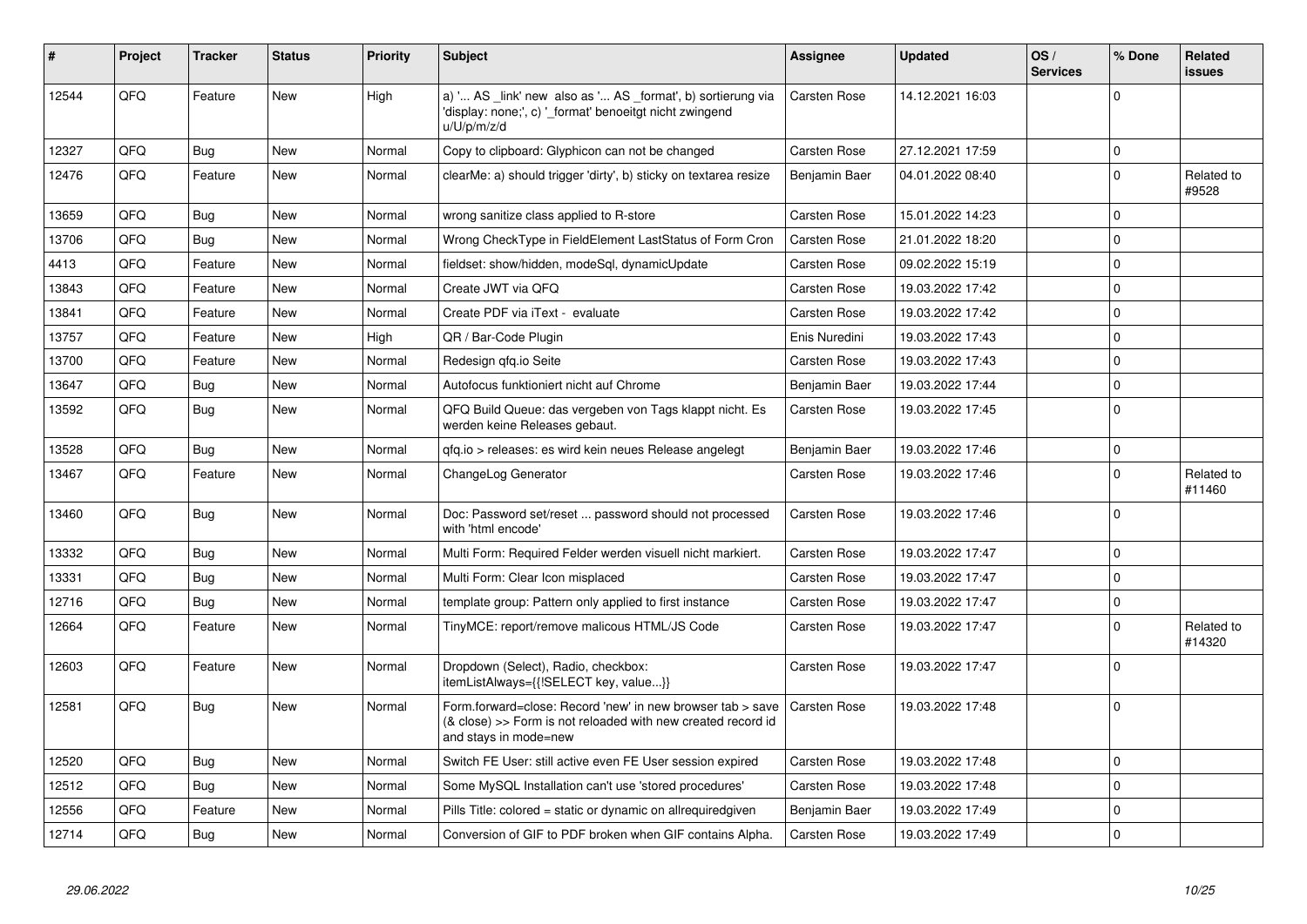| $\vert$ # | Project | <b>Tracker</b> | <b>Status</b> | <b>Priority</b> | <b>Subject</b>                                                                        | <b>Assignee</b>        | <b>Updated</b>   | OS/<br><b>Services</b> | % Done       | Related<br><b>issues</b>                                               |
|-----------|---------|----------------|---------------|-----------------|---------------------------------------------------------------------------------------|------------------------|------------------|------------------------|--------------|------------------------------------------------------------------------|
| 11892     | QFQ     | Feature        | <b>New</b>    | Normal          | tablesorter: columns with links are hard to order - new<br>qualifier 'Y: <ord>'</ord> | Enis Nuredini          | 23.03.2022 09:22 |                        | $\Omega$     |                                                                        |
| 10463     | QFQ     | Feature        | New           | Normal          | Report link: expliztes setzen von HTML Tags (Bedarf fuer<br>'data-selenium' & 'id')   | Enis Nuredini          | 23.03.2022 09:23 |                        | $\Omega$     | Related to<br>#7648                                                    |
| 8891      | QFQ     | Bug            | New           | High            | formSubmitLog: do not log passwords                                                   | Enis Nuredini          | 25.03.2022 09:06 |                        | $\mathbf 0$  |                                                                        |
| 13451     | QFQ     | Bug            | <b>New</b>    | Normal          | Character Counter / Max Character: Problem in Safari                                  | Carsten Rose           | 15.04.2022 17:18 |                        | $\mathbf 0$  |                                                                        |
| 14091     | QFQ     | Bug            | <b>New</b>    | Normal          | inconsistent template path for twig                                                   | Carsten Rose           | 19.04.2022 18:36 |                        | $\mathbf{0}$ |                                                                        |
| 10979     | QFQ     | Feature        | New           | Normal          | Ajax Calls an API - dataReport                                                        | Carsten Rose           | 11.05.2022 12:15 |                        | $\pmb{0}$    |                                                                        |
| 14245     | QFQ     | <b>Bug</b>     | <b>New</b>    | Normal          | Form Save Btn bleibt disabled wenn Datumsfeld über<br>Datepicker geändert             | Enis Nuredini          | 27.05.2022 13:45 |                        | $\mathbf{0}$ | Related to<br>#13689                                                   |
| 13689     | QFQ     | Bug            | <b>New</b>    | Normal          | Enter auf Eingabefeld mit ungültigem Wert führt zu blurry<br>Seite                    | Enis Nuredini          | 28.05.2022 10:53 |                        | $\Omega$     | Related to<br>#14245, Has<br>duplicate<br>#11891                       |
| 13945     | QFQ     | Feature        | <b>New</b>    | Normal          | As link: content before/after link                                                    | Enis Nuredini          | 28.05.2022 11:01 |                        | $\Omega$     | Related to<br>#12262                                                   |
| 14028     | QFQ     | Feature        | <b>New</b>    | Normal          | Required notification: visual nicer                                                   | Enis Nuredini          | 28.05.2022 11:01 |                        | $\pmb{0}$    |                                                                        |
| 14077     | QFQ     | <b>Bug</b>     | <b>New</b>    | Normal          | As link: Attribute 'class' missing by r:1 and r:3 - but should<br>set                 | Carsten Rose           | 28.05.2022 11:02 |                        | $\Omega$     | Related to<br>#5342.<br>Related to<br>#4343                            |
| 14187     | QFQ     | Feature        | <b>New</b>    | High            | gfg.log: show current URL                                                             | Carsten Rose           | 28.05.2022 11:02 |                        | $\mathbf{0}$ | Related to<br>#13933.<br>Related to<br>#12532,<br>Related to<br>#11893 |
| 14227     | QFQ     | Feature        | <b>New</b>    | Normal          | Selenium Konkurrenz: cypress.io                                                       | Enis Nuredini          | 28.05.2022 11:02 |                        | $\mathbf 0$  |                                                                        |
| 14233     | QFQ     | Bug            | <b>New</b>    | Normal          | AS _link: question - HTML is not rendered                                             | Carsten Rose           | 28.05.2022 11:02 |                        | $\pmb{0}$    |                                                                        |
| 13609     | QFQ     | Feature        | New           | Normal          | QFQ Introduction: Seite aufloesen                                                     | Philipp<br>Gröbelbauer | 28.05.2022 11:02 |                        | $\mathbf{0}$ |                                                                        |
| 14090     | QFQ     | Feature        | <b>New</b>    | Normal          | Nützliche script funktionen                                                           | Carsten Rose           | 28.05.2022 11:03 |                        | $\mathbf 0$  |                                                                        |
| 14185     | QFQ     | Feature        | <b>New</b>    | Normal          | External/Autocron.php - better suitable directory                                     | Support: System        | 28.05.2022 11:03 |                        | $\mathbf 0$  |                                                                        |
| 12989     | QFQ     | <b>Bug</b>     | New           | Normal          | empty string does not trigger dynamic update                                          | Enis Nuredini          | 28.05.2022 11:09 |                        | $\pmb{0}$    |                                                                        |
| 12066     | QFQ     | Bug            | <b>New</b>    | High            | enterAsSubmit: Forward wird nicht ausgeführt                                          | Enis Nuredini          | 29.05.2022 09:23 |                        | $\mathbf 0$  |                                                                        |
| 13716     | QFQ     | Bug            | New           | High            | Firefox ask to store username/password                                                | Enis Nuredini          | 30.05.2022 09:31 |                        | $\mathbf 0$  | Related to<br>#13827                                                   |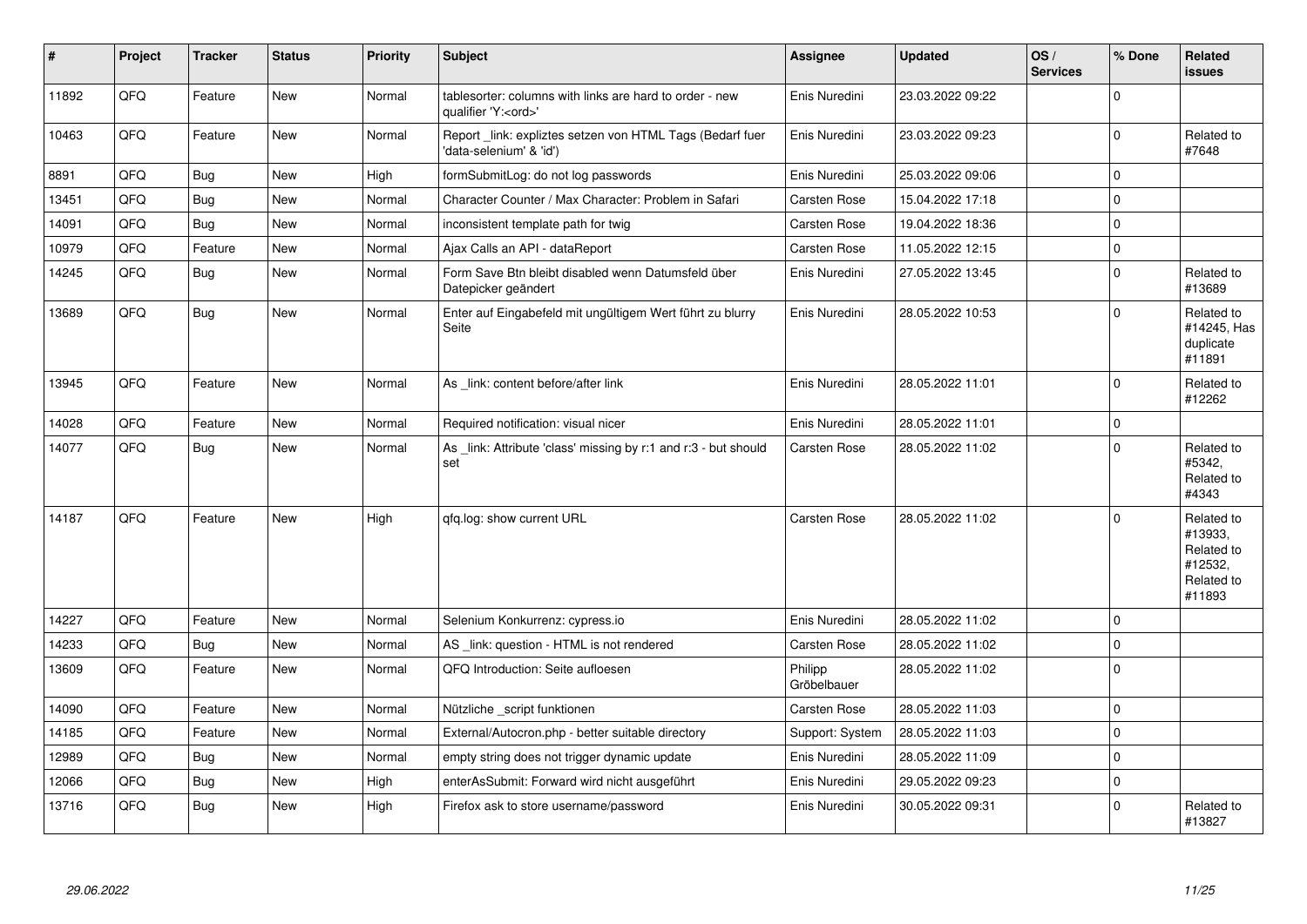| #     | Project | <b>Tracker</b> | <b>Status</b> | <b>Priority</b> | <b>Subject</b>                                                                            | Assignee            | <b>Updated</b>   | OS/<br><b>Services</b> | % Done      | Related<br><b>issues</b>                                              |
|-------|---------|----------------|---------------|-----------------|-------------------------------------------------------------------------------------------|---------------------|------------------|------------------------|-------------|-----------------------------------------------------------------------|
| 12490 | QFQ     | Feature        | <b>New</b>    | Normal          | Loading Plugins in QFQ - see what tinymce does. (lazy<br>loading)                         | Benjamin Baer       | 08.06.2022 10:37 |                        | $\Omega$    | Related to<br>#12611,<br>Related to<br>#10013,<br>Related to<br>#7732 |
| 14304 | QFQ     | Bug            | <b>New</b>    | Normal          | table sorter view safer does not work                                                     | <b>Carsten Rose</b> | 10.06.2022 11:49 |                        | $\mathbf 0$ |                                                                       |
| 14305 | QFQ     | <b>Bug</b>     | New           | Normal          | Inline Report editing does not create history entries                                     | Carsten Rose        | 10.06.2022 11:55 |                        | $\Omega$    |                                                                       |
| 14322 | QFQ     | Bug            | <b>New</b>    | Normal          | Form Load: by default no scroll (save & close should be<br>visible)                       | Enis Nuredini       | 15.06.2022 14:12 |                        | $\mathbf 0$ | Related to<br>#14321.<br>Related to<br>#6232                          |
| 14377 | QFQ     | <b>Bug</b>     | New           | Normal          | Documentation > General Tips: white page after migration                                  | Enis Nuredini       | 19.06.2022 16:37 |                        | $\mathbf 0$ |                                                                       |
| 14376 | QFQ     | Feature        | <b>New</b>    | Normal          | QFQ Bootstrap: if missing, create stored procedures                                       | Enis Nuredini       | 19.06.2022 16:37 |                        | $\Omega$    |                                                                       |
| 14395 | QFQ     | Support        | <b>New</b>    | Normal          | FormEditor: Virtual table columns                                                         | Enis Nuredini       | 21.06.2022 16:09 |                        | $\mathbf 0$ |                                                                       |
| 5942  | QFQ     | Feature        | Priorize      | Normal          | 'L' and 'type': append to links, generate via '_link' by using 'u:'                       | Carsten Rose        | 01.02.2020 10:13 |                        | $\mathbf 0$ |                                                                       |
| 3782  | QFQ     | Bug            | Priorize      | Normal          | Bei fehlerhafter Eingabe (z.B. Datum) sollte das erwartete<br>Format angezeigt werden     | Carsten Rose        | 01.02.2020 10:13 |                        | $\mathbf 0$ |                                                                       |
| 7616  | QFQ     | Bug            | Priorize      | Normal          | Selectlist with Enum & Dynamic Update                                                     | Carsten Rose        | 01.02.2020 10:13 |                        | $\mathbf 0$ |                                                                       |
| 7522  | QFQ     | Feature        | Priorize      | Normal          | Inserting default index.html to folder (Avoid Apache Indexing)                            | Carsten Rose        | 01.02.2020 10:13 |                        | $\mathbf 0$ |                                                                       |
| 7290  | QFQ     | Feature        | Priorize      | Normal          | FormEditor: title as textarea if LEN(title)>60                                            | Carsten Rose        | 01.02.2020 10:13 |                        | $\mathbf 0$ | Blocked by<br>#7682                                                   |
| 7217  | QFQ     | Feature        | Priorize      | Normal          | Download: notice User if `_sip=?` is missing                                              | Carsten Rose        | 01.02.2020 10:13 |                        | $\mathbf 0$ |                                                                       |
| 6998  | QFQ     | Feature        | Priorize      | Normal          | Form: with debug=on show column information as tooltip of<br>column label                 | Carsten Rose        | 01.02.2020 10:13 |                        | $\mathbf 0$ |                                                                       |
| 6574  | QFQ     | Bug            | Priorize      | Normal          | qfq.log: Fehlermeldung wurde angezeigt, aber nicht geloggt                                | Carsten Rose        | 01.02.2020 10:13 |                        | $\Omega$    |                                                                       |
| 8585  | QFQ     | Feature        | Priorize      | Normal          | Enhance Error message for 'unknown form'                                                  | Carsten Rose        | 01.02.2020 10:13 |                        | $\mathbf 0$ |                                                                       |
| 8584  | QFQ     | Feature        | Priorize      | Normal          | FE 'Action' - never assign to Container (except Template<br>Group)                        | Carsten Rose        | 01.02.2020 10:13 |                        | $\mathbf 0$ |                                                                       |
| 8037  | QFQ     | Bug            | Priorize      | Normal          | FE.type=upload (advanced mode): {{slaveld:V}} missing<br>during dynamic update            | <b>Carsten Rose</b> | 01.02.2020 10:13 |                        | $\mathbf 0$ |                                                                       |
| 8034  | QFQ     | Feature        | Priorize      | Normal          | FormElement 'data': 22.22.2222 should not be accepted                                     | Carsten Rose        | 01.02.2020 10:13 |                        | $\pmb{0}$   |                                                                       |
| 7656  | QFQ     | <b>Bug</b>     | Priorize      | Normal          | FE with required, 'pattern' and 'extraButtonLock': always<br>complain about missing value | Carsten Rose        | 01.02.2020 10:13 |                        | $\mathbf 0$ |                                                                       |
| 7630  | QFQ     | Feature        | Priorize      | Normal          | detailed error message for simple upload                                                  | Carsten Rose        | 01.02.2020 10:13 |                        | $\mathbf 0$ |                                                                       |
| 9947  | QFQ     | <b>Bug</b>     | Priorize      | Normal          | Unwanted error message if missing 'typeAheadSqlPrefetch'                                  | Carsten Rose        | 01.02.2020 10:13 |                        | $\mathbf 0$ |                                                                       |
| 9900  | QFQ     | Feature        | Priorize      | Normal          | Generic API Call: tt-content record >> JSON                                               | Carsten Rose        | 01.02.2020 10:13 |                        | $\mathbf 0$ |                                                                       |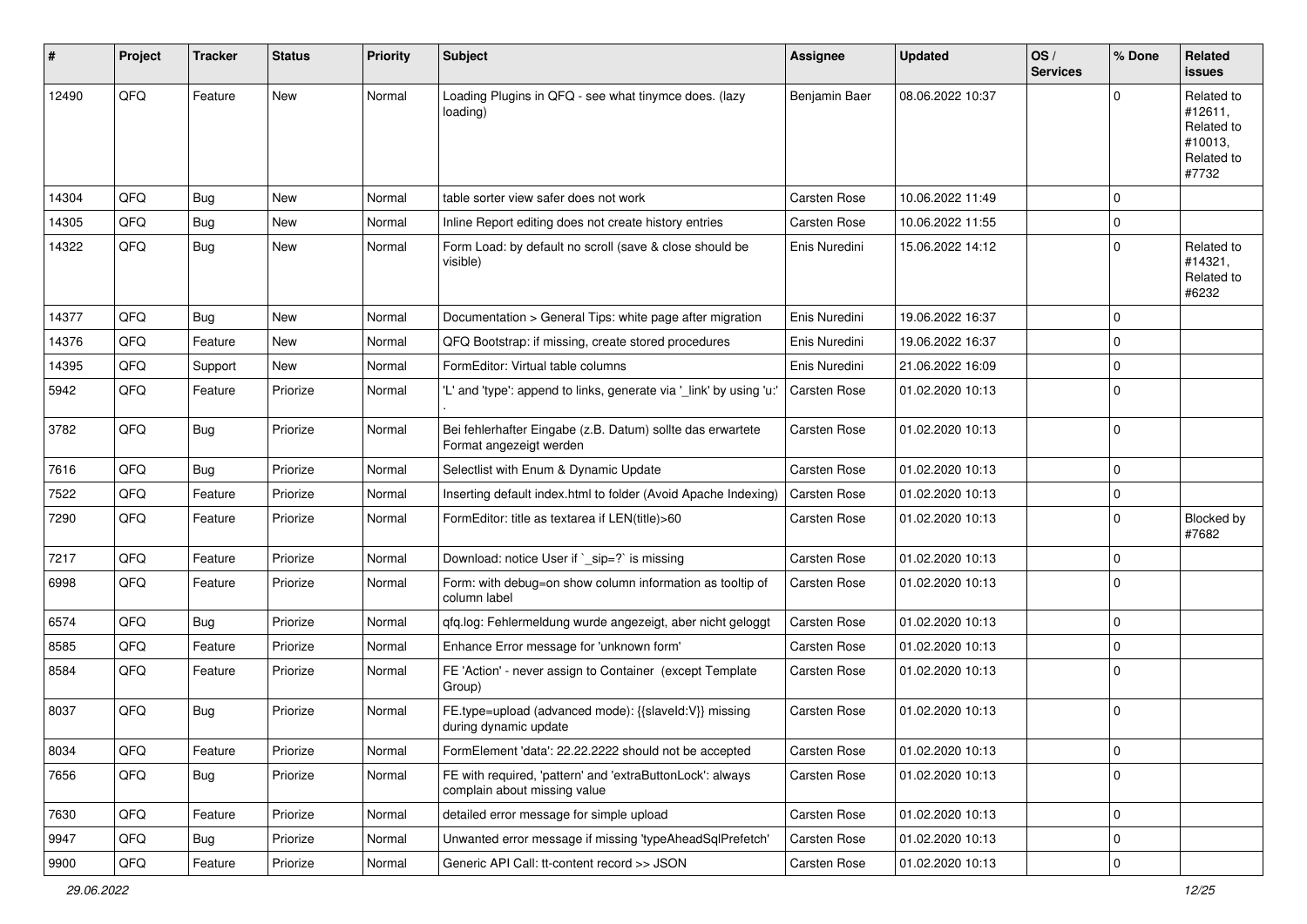| #     | Project | <b>Tracker</b> | <b>Status</b> | <b>Priority</b> | <b>Subject</b>                                                                                      | Assignee            | <b>Updated</b>   | OS/<br><b>Services</b> | % Done      | Related<br><b>issues</b>                                               |
|-------|---------|----------------|---------------|-----------------|-----------------------------------------------------------------------------------------------------|---------------------|------------------|------------------------|-------------|------------------------------------------------------------------------|
| 9862  | QFQ     | Bug            | Priorize      | Normal          | Failed writing to sql mail qfq.log should throw an exception                                        | Carsten Rose        | 01.02.2020 10:13 |                        | $\mathbf 0$ |                                                                        |
| 9975  | QFQ     | Bug            | Priorize      | Normal          | Dropdown Menu: 'r:3' broken                                                                         | <b>Carsten Rose</b> | 01.02.2020 10:13 |                        | $\mathbf 0$ |                                                                        |
| 9928  | QFQ     | Feature        | Priorize      | Normal          | SpecialColumnName: a) Deprecated: ' AS "_+tag " ', b)<br>New: ' AS "_ <tag1><tag2>" '</tag2></tag1> | Carsten Rose        | 01.02.2020 23:17 |                        | $\mathbf 0$ | Related to<br>#9929                                                    |
| 8277  | QFQ     | Feature        | Priorize      | Normal          | fe.parameter.default=                                                                               | Carsten Rose        | 01.02.2020 23:17 |                        | $\mathbf 0$ | Related to<br>#8113                                                    |
| 9968  | QFQ     | Feature        | Priorize      | Normal          | Tooltip in Links for Developer                                                                      | Carsten Rose        | 01.02.2020 23:17 |                        | $\mathbf 0$ |                                                                        |
| 7730  | QFQ     | Feature        | Priorize      | Normal          | SELECT Box: title in between                                                                        | Benjamin Baer       | 01.02.2020 23:22 |                        | $\mathbf 0$ |                                                                        |
| 10015 | QFQ     | Feature        | Priorize      | Normal          | Monospace in Textarea                                                                               | Carsten Rose        | 03.02.2020 13:40 |                        | $\mathbf 0$ |                                                                        |
| 10003 | QFQ     | Feature        | Priorize      | Normal          | fieldset: stronger visualize group                                                                  | Benjamin Baer       | 12.02.2020 08:13 |                        | $\mathbf 0$ |                                                                        |
| 10005 | QFQ     | Feature        | Priorize      | Normal          | Report / special column name:  AS _calendar                                                         | Carsten Rose        | 03.06.2020 17:28 |                        | $\mathbf 0$ |                                                                        |
| 9958  | QFQ     | Bug            | Priorize      | Normal          | Broken subrecord query: no error message                                                            | <b>Carsten Rose</b> | 05.02.2021 15:15 |                        | $\mathbf 0$ |                                                                        |
| 9534  | QFQ     | <b>Bug</b>     | Priorize      | Urgent          | FE.type=upload: 'Unknown Mode: ID"                                                                  | Carsten Rose        | 03.05.2021 21:14 |                        | $\mathbf 0$ | Related to<br>#9532                                                    |
| 9173  | QFQ     | <b>Bug</b>     | Priorize      | Urgent          | Stale Record Lock: Firefox                                                                          | Carsten Rose        | 03.05.2021 21:14 |                        | $\mathbf 0$ | Related to<br>#9789                                                    |
| 12504 | QFQ     | Feature        | Priorize      | Normal          | sql.log: report fe.id                                                                               | Carsten Rose        | 05.05.2021 22:09 |                        | $\mathbf 0$ |                                                                        |
| 12503 | QFQ     | Feature        | Priorize      | Normal          | Detect dangerous UPDATE statement with missing WHERE                                                | Carsten Rose        | 05.05.2021 22:09 |                        | $\mathbf 0$ |                                                                        |
| 11320 | QFQ     | Feature        | Priorize      | Normal          | Typo3 Version 10 support                                                                            | Carsten Rose        | 05.05.2021 22:09 |                        | $\mathbf 0$ |                                                                        |
| 9394  | QFQ     | Feature        | Priorize      | Normal          | REST: allow for non numerical ids in get requests                                                   | Carsten Rose        | 05.05.2021 22:10 |                        | $\mathbf 0$ |                                                                        |
| 8963  | QFQ     | Feature        | Priorize      | Normal          | Setting values in a store: flexible way                                                             | Carsten Rose        | 05.05.2021 22:10 |                        | $\mathbf 0$ | Related to<br>#8975                                                    |
| 3867  | QFQ     | Feature        | Priorize      | Normal          | Readonly Formular: Template Groups add/delete ausbeldnen                                            | <b>Carsten Rose</b> | 05.05.2021 22:12 |                        | $\mathbf 0$ |                                                                        |
| 8044  | QFQ     | Feature        | Priorize      | Normal          | Transaction: a) Form, b) Report                                                                     | Carsten Rose        | 05.05.2021 22:14 |                        | $\Omega$    | Related to<br>#8043                                                    |
| 9668  | QFQ     | Feature        | Priorize      | Normal          | Form.mode: rename 'hidden' to 'hide'                                                                | Carsten Rose        | 05.05.2021 22:14 |                        | $\mathbf 0$ | Related to<br>#6437                                                    |
| 10011 | QFQ     | Feature        | Priorize      | Normal          | Offer new STORE_TYPO3 Variable 'beUser', 'beEmail'                                                  | Carsten Rose        | 08.05.2021 09:51 |                        | $\mathbf 0$ | Related to<br>#10012,<br>Related to<br>#12511                          |
| 10012 | QFQ     | Feature        | Priorize      | Normal          | redirectAllMailTo: {{beEmail:T}}                                                                    | Carsten Rose        | 08.05.2021 09:54 |                        | $\mathbf 0$ | Related to<br>#12412,<br>Related to<br>#12413,<br>Related to<br>#10011 |
| 9346  | QFQ     | Feature        | Priorize      | Normal          | beforeSave: check if an upload is given                                                             | Carsten Rose        | 11.06.2021 21:18 |                        | $\pmb{0}$   |                                                                        |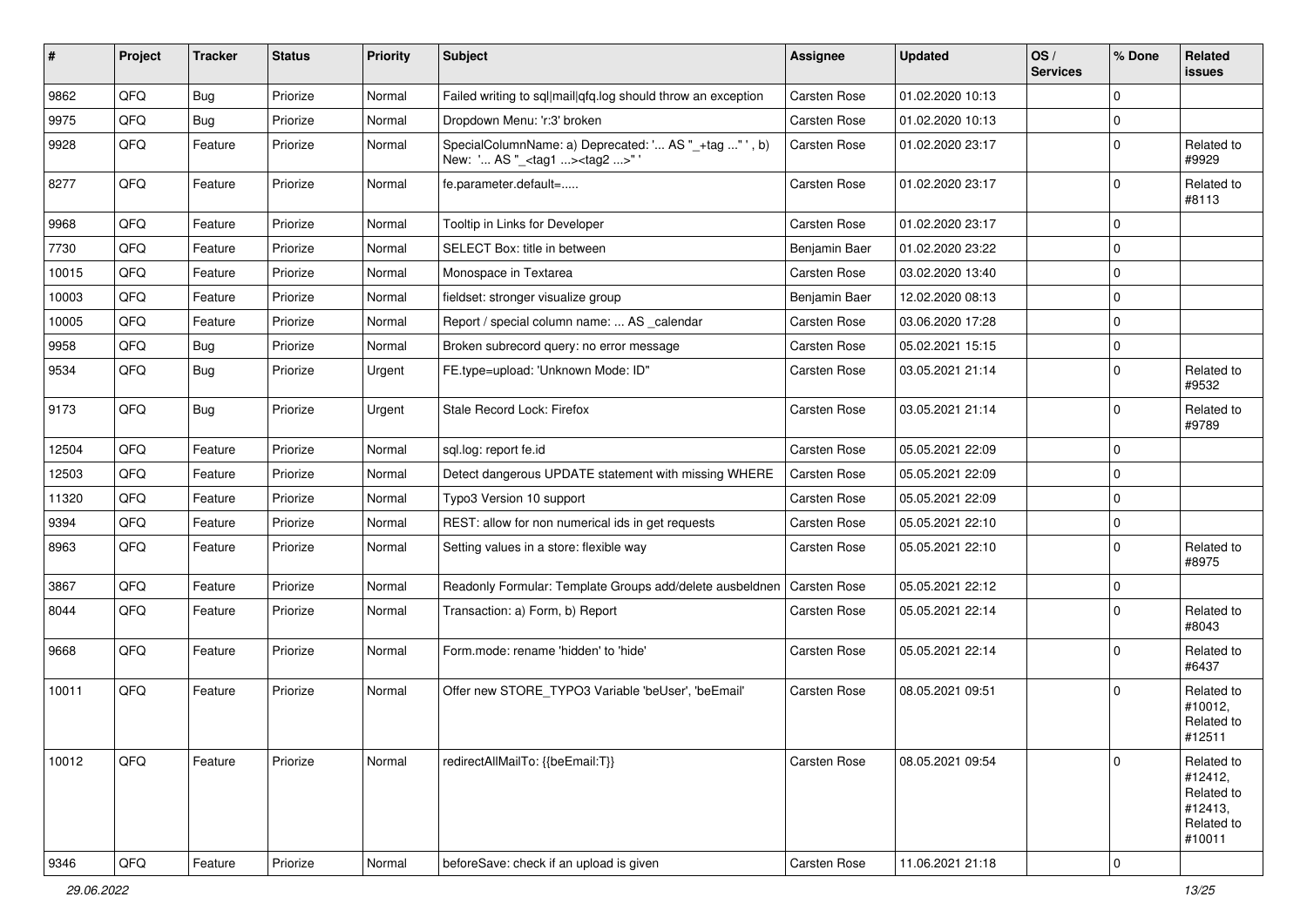| #     | Project | <b>Tracker</b> | <b>Status</b> | <b>Priority</b> | <b>Subject</b>                                                                                           | <b>Assignee</b>     | <b>Updated</b>   | OS/<br><b>Services</b> | % Done      | Related<br>issues                                                       |
|-------|---------|----------------|---------------|-----------------|----------------------------------------------------------------------------------------------------------|---------------------|------------------|------------------------|-------------|-------------------------------------------------------------------------|
| 9121  | QFQ     | <b>Bug</b>     | Priorize      | High            | sip links have r and dblndexData set                                                                     | Carsten Rose        | 12.06.2021 10:41 |                        | $\Omega$    |                                                                         |
| 8204  | QFQ     | Feature        | Priorize      | High            | Position 'required mark'                                                                                 | Carsten Rose        | 16.06.2021 13:44 |                        | $\Omega$    |                                                                         |
| 12325 | QFQ     | Bug            | Priorize      | Normal          | MultiDB form.dblndex not working for report syntax                                                       | Carsten Rose        | 07.09.2021 13:37 |                        | $\Omega$    | Related to<br>#12145,<br>Related to<br>#12314                           |
| 8082  | QFQ     | Feature        | Priorize      | High            | Contact form without saving record                                                                       | Carsten Rose        | 07.12.2021 15:20 |                        | $\mathbf 0$ | Related to<br>#8587,<br><b>Blocks</b><br>#11850                         |
| 9834  | QFQ     | Bug            | Priorize      | Normal          | Input elements with tag 'disabled' are missing on<br>form-submit: server option 'processReadOnly' broken | Carsten Rose        | 07.12.2021 16:43 |                        | $\mathbf 0$ | Related to<br>#9691,<br>Related to<br>#5305, Has<br>duplicate<br>#12331 |
| 6116  | QFQ     | <b>Bug</b>     | Priorize      | High            | value of checkbox not saved                                                                              | <b>Carsten Rose</b> | 07.12.2021 17:19 |                        | $\mathbf 0$ |                                                                         |
| 9135  | QFQ     | Feature        | Priorize      | Normal          | Progress Bar generic / replace old hourglass download<br>popup                                           | Benjamin Baer       | 03.01.2022 07:43 |                        | $\mathbf 0$ |                                                                         |
| 7965  | QFQ     | Feature        | Priorize      | Normal          | Input type 'text' with visual format - currency                                                          | Benjamin Baer       | 03.01.2022 07:45 |                        | $\mathbf 0$ |                                                                         |
| 4457  | QFQ     | Bug            | Priorize      | Normal          | typeahead: pressing return to select an item, saves the form<br>and closes the form.                     | Benjamin Baer       | 03.01.2022 08:01 |                        | $\Omega$    | Related to<br>#4398                                                     |
| 6566  | QFQ     | Bug            | Priorize      | Normal          | Link Function 'delete': provided parameter missing on page<br>reload                                     | Benjamin Baer       | 03.01.2022 08:08 |                        | $\mathbf 0$ |                                                                         |
| 2665  | QFQ     | Bug            | Priorize      | Normal          | Dynamic Update funktioniert nicht, wenn beim<br>entsprechenden FormElement eine size angegeben ist.      | Benjamin Baer       | 03.01.2022 08:12 |                        | 30          |                                                                         |
| 6870  | QFQ     | Feature        | Priorize      | Normal          | Click on '_link' triggers an API call                                                                    | Benjamin Baer       | 03.01.2022 08:25 |                        | $\Omega$    |                                                                         |
| 5366  | QFQ     | Feature        | Priorize      | Normal          | Saving with keyboard shortcuts                                                                           | Benjamin Baer       | 21.03.2022 09:47 |                        | $\Omega$    |                                                                         |
| 6224  | QFQ     | Feature        | Priorize      | Normal          | Dynamic update: fade in/out fields                                                                       | Benjamin Baer       | 21.03.2022 09:50 |                        | $\mathbf 0$ |                                                                         |
| 5562  | QFQ     | Feature        | Priorize      | Normal          | Drag'n'Drop fuer Uploads                                                                                 | Benjamin Baer       | 21.03.2022 09:52 |                        | $\Omega$    | Related to<br>#9706                                                     |
| 6801  | QFQ     | Feature        | Priorize      | Normal          | Fabric: Maximize / FullIscreen                                                                           | Benjamin Baer       | 21.03.2022 09:56 |                        | $\mathbf 0$ |                                                                         |
| 6140  | QFQ     | Bug            | Priorize      | Normal          | QFQ DnD Sort: Locked fields                                                                              | Benjamin Baer       | 21.03.2022 09:56 |                        | $\mathbf 0$ |                                                                         |
| 10569 | QFQ     | Feature        | Priorize      | Normal          | link blank more safe                                                                                     | Enis Nuredini       | 25.03.2022 12:44 |                        | $\mathbf 0$ |                                                                         |
| 13900 | QFQ     | Feature        | Priorize      | Normal          | Selenium: Check das Cookie/PDF funktioniert                                                              | Enis Nuredini       | 25.03.2022 12:45 |                        | $\mathbf 0$ |                                                                         |
| 13943 | QFQ     | Bug            | Priorize      | Normal          | unable to find formgroup                                                                                 | Enis Nuredini       | 28.05.2022 11:03 |                        | $\mathbf 0$ |                                                                         |
| 12452 | QFQ     | Feature        | Priorize      | Normal          | BaseURL: alsways with '/' at the end                                                                     | Carsten Rose        | 19.06.2022 13:45 |                        | $\Omega$    | Related to<br>#10782                                                    |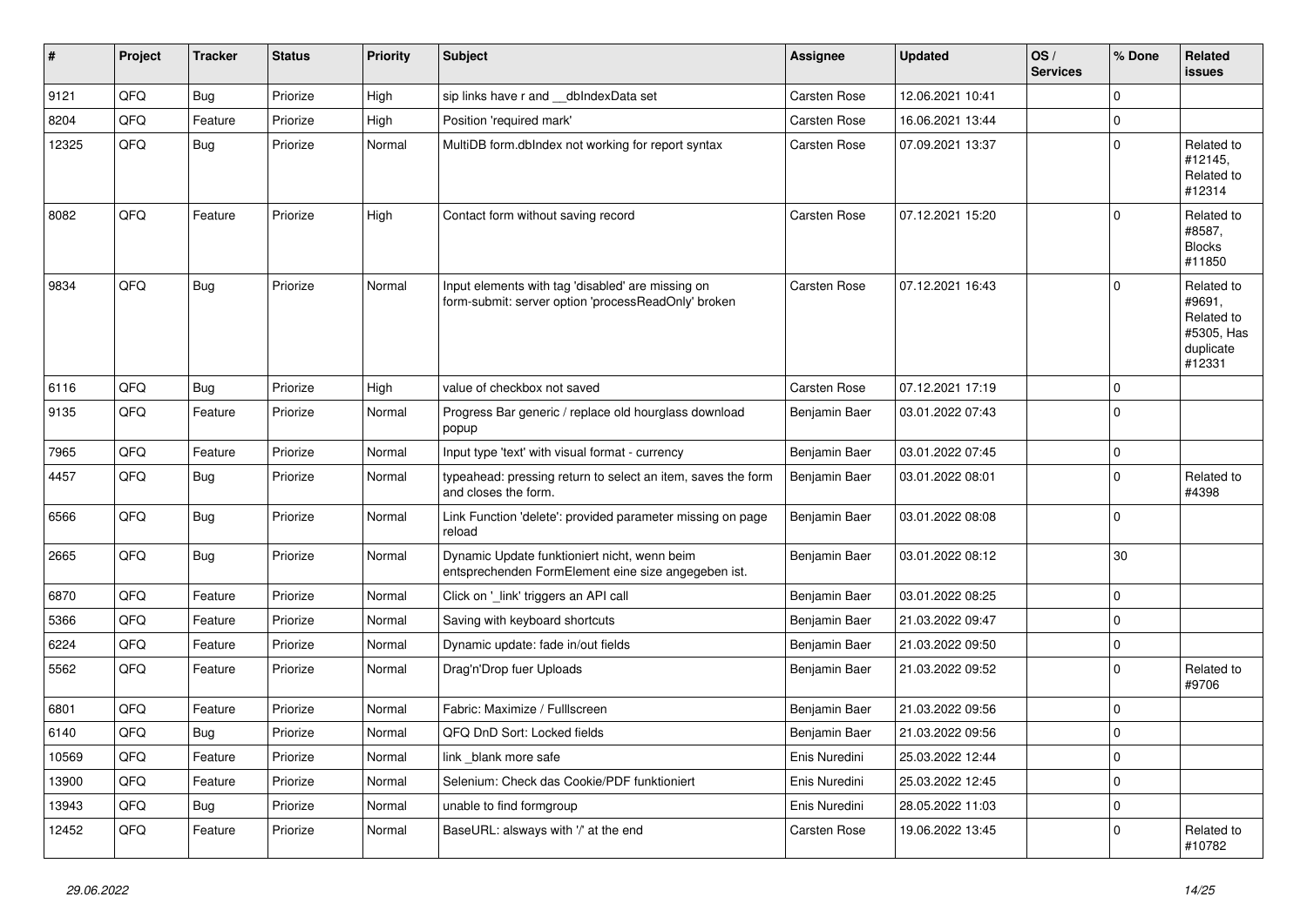| #     | Project | <b>Tracker</b> | <b>Status</b> | <b>Priority</b> | <b>Subject</b>                                                                          | Assignee            | <b>Updated</b>   | OS/<br><b>Services</b> | % Done      | Related<br><b>issues</b>                                                                                                                                              |
|-------|---------|----------------|---------------|-----------------|-----------------------------------------------------------------------------------------|---------------------|------------------|------------------------|-------------|-----------------------------------------------------------------------------------------------------------------------------------------------------------------------|
| 14283 | QFQ     | <b>Bug</b>     | Priorize      | Normal          | HEIC / HEIF convert doesn't trigger                                                     | <b>Carsten Rose</b> | 19.06.2022 16:37 |                        | $\mathbf 0$ |                                                                                                                                                                       |
| 14371 | QFQ     | Feature        | Priorize      | Normal          | <b>LDAP via REPORT</b>                                                                  | Carsten Rose        | 19.06.2022 16:37 |                        | $\mathbf 0$ |                                                                                                                                                                       |
| 14290 | QFQ     | Feature        | Priorize      | Normal          | FormEditor: Show Table Definition                                                       | Carsten Rose        | 19.06.2022 16:37 |                        | $\mathbf 0$ |                                                                                                                                                                       |
| 12463 | QFQ     | <b>Bug</b>     | ToDo          | High            | QFQ Function: 'function' and 'sql' on same level - output of<br>sql is shown two times. | Carsten Rose        | 15.12.2021 16:31 |                        | $\mathbf 0$ |                                                                                                                                                                       |
| 12395 | QFQ     | Bug            | ToDo          | High            | QFQ Function: Result two times shown                                                    | Carsten Rose        | 18.02.2022 08:59 |                        | $\pmb{0}$   |                                                                                                                                                                       |
| 7602  | QFQ     | Feature        | ToDo          | High            | Multi Select: with checkboxes                                                           | Benjamin Baer       | 22.03.2022 09:07 |                        | $\mathbf 0$ |                                                                                                                                                                       |
| 13899 | QFQ     | Bug            | ToDo          | Normal          | Selenium: zum laufen bringen                                                            | Enis Nuredini       | 25.03.2022 10:24 |                        | $\mathbf 0$ |                                                                                                                                                                       |
| 14303 | QFQ     | Bug            | ToDo          | Normal          | datetime broken with picker                                                             | Enis Nuredini       | 17.06.2022 09:02 |                        | $\mathbf 0$ | Related to<br>#12630                                                                                                                                                  |
| 12262 | QFQ     | Feature        | ToDo          | Normal          | Form buttons on top: more customable                                                    | Enis Nuredini       | 17.06.2022 10:44 |                        | $\mathbf 0$ | Related to<br>#13945, Has<br>duplicate<br>#4046, Has<br>duplicate<br>#10080                                                                                           |
| 14320 | QFQ     | Feature        | ToDo          | Normal          | Allow specific HTML Tags and Attributes: general, TinyMCE                               | Enis Nuredini       | 17.06.2022 10:44 |                        | $\mathbf 0$ | Related to<br>#12664,<br>Related to<br>#12039,<br>Related to<br>#11702,<br>Related to<br>#7239,<br>Related to<br>#3708,<br>Related to<br>#3646,<br>Related to<br>#880 |
| 6250  | QFQ     | Feature        | In Progress   | Normal          | Enhance layout: a) Subrecord, b) Subrecord-Title                                        | Carsten Rose        | 01.02.2020 23:22 |                        | $\mathbf 0$ | Related to<br>#5391                                                                                                                                                   |
| 9691  | QFQ     | Bug            | In Progress   | Normal          | Checkbox: dynamic update > readonly                                                     | Carsten Rose        | 01.02.2020 23:22 |                        | 50          | Related to<br>#9834                                                                                                                                                   |
| 10443 | QFQ     | Feature        | In Progress   | Normal          | Konzept_api / _live                                                                     | <b>Carsten Rose</b> | 07.05.2020 09:39 |                        | $\mathbf 0$ |                                                                                                                                                                       |
| 11076 | QFQ     | Feature        | In Progress   | Normal          | SELECT  AS _websocket                                                                   | Carsten Rose        | 30.08.2020 17:49 |                        | $\pmb{0}$   |                                                                                                                                                                       |
| 5695  | QFQ     | Feature        | In Progress   | Normal          | Multiform                                                                               | Carsten Rose        | 02.01.2021 18:38 |                        | $\pmb{0}$   |                                                                                                                                                                       |
| 4194  | QFQ     | Feature        | In Progress   | Normal          | Bootstrap 4 ist jetzt offiziel                                                          |                     | 03.05.2021 20:47 |                        | $\mathbf 0$ | Related to<br>#10114                                                                                                                                                  |
| 9517  | QFQ     | Feature        | In Progress   | High            | Input multiple tags with typeahead                                                      | Carsten Rose        | 03.05.2021 21:14 |                        | $40\,$      | Related to<br>#10150                                                                                                                                                  |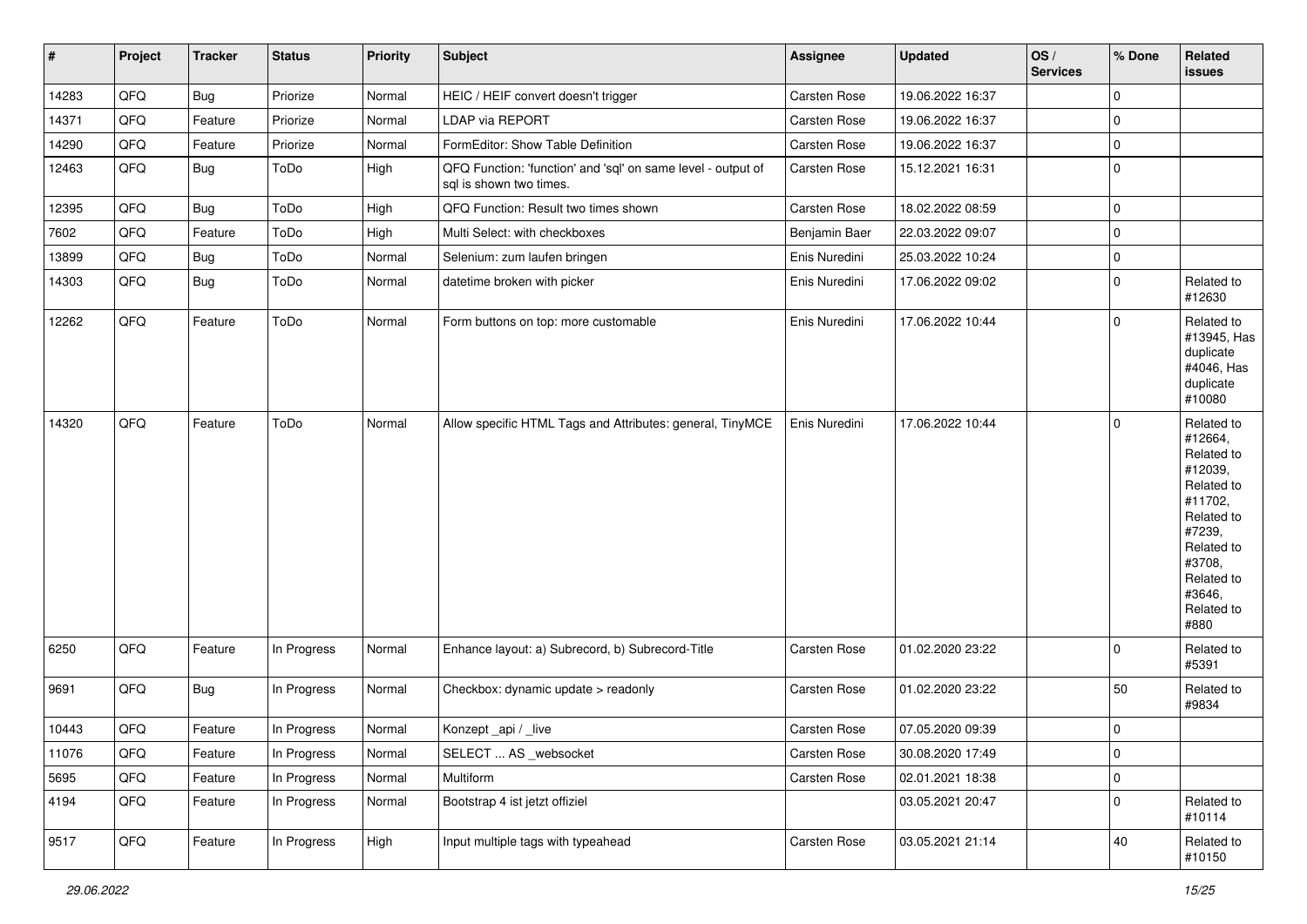| #     | Project | <b>Tracker</b> | <b>Status</b>              | <b>Priority</b> | <b>Subject</b>                                                           | Assignee          | <b>Updated</b>   | OS/<br><b>Services</b> | % Done      | Related<br><b>issues</b>                                                                                                       |
|-------|---------|----------------|----------------------------|-----------------|--------------------------------------------------------------------------|-------------------|------------------|------------------------|-------------|--------------------------------------------------------------------------------------------------------------------------------|
| 12439 | QFQ     | Feature        | In Progress                | Normal          | TinyMCE Paste from Word & Character Count/Limit                          | Carsten Rose      | 05.05.2021 22:15 |                        | $\mathbf 0$ |                                                                                                                                |
| 10661 | QFQ     | <b>Bug</b>     | In Progress                | Normal          | Typo3 Warnungen                                                          | Carsten Rose      | 07.09.2021 13:23 |                        | $\mathbf 0$ | Related to<br>#12440                                                                                                           |
| 10793 | QFQ     | Feature        | In Progress                | Normal          | <b>Update NPM Packages</b>                                               | Carsten Rose      | 07.09.2021 13:25 |                        | 30          |                                                                                                                                |
| 11980 | QFQ     | Feature        | In Progress                | Normal          | protected verzeichnis MUSS geschützt werden                              | Carsten Rose      | 07.09.2021 13:30 |                        | 0           |                                                                                                                                |
| 13330 | QFQ     | Feature        | In Progress                | Normal          | Multi Form: Upload                                                       | Carsten Rose      | 07.11.2021 12:40 |                        | 50          | Related to<br>#9706                                                                                                            |
| 9789  | QFQ     | Bug            | In Progress                | High            | Record Lock: release to early on 'leave page'                            | Carsten Rose      | 10.01.2022 09:25 |                        | 100         | Related to<br>#10081,<br>Related to<br>#9173,<br>Related to<br>#8702                                                           |
| 12508 | QFQ     | <b>Bug</b>     | In Progress                | High            | qfq Form: sendMail                                                       | Karin Niffeler    | 19.03.2022 17:48 |                        | $\mathbf 0$ |                                                                                                                                |
| 12440 | QFQ     | Feature        | In Progress                | Normal          | Typo3 V10 upgrade (durchfuehren und testen)                              | Carsten Rose      | 21.03.2022 09:53 |                        | 50          | Related to<br>#12357,<br>Related to<br>#12067,<br>Related to<br>#10661                                                         |
| 11517 | QFQ     | Bug            | In Progress                | Normal          | extraButtonInfo Broken for multiple FormElements                         | Carsten Rose      | 12.05.2022 13:12 |                        | $\mathbf 0$ | Related to<br>#7890,<br>Related to<br>#3811, Has<br>duplicate<br>#10905, Has<br>duplicate<br>#10553, Has<br>duplicate<br>#6779 |
| 14175 | QFQ     | Bug            | In Progress                | Normal          | Opening a form with no QFQ Session cookie fails                          | Carsten Rose      | 03.06.2022 10:40 |                        | $\mathbf 0$ |                                                                                                                                |
| 14323 | QFQ     | Bug            | In Progress                | Normal          | Report: render=both single - no impact                                   | Carsten Rose      | 19.06.2022 18:31 |                        | $\mathbf 0$ |                                                                                                                                |
| 12630 | QFQ     | Feature        | In Progress                | Normal          | Input: date[time]: min / max values                                      | Enis Nuredini     | 20.06.2022 18:31 |                        | $\mathbf 0$ | Related to<br>#10096,<br>Related to<br>#14302,<br>Related to<br>#14303                                                         |
| 13566 | QFQ     | Feature        | Ready to sync<br>(develop) | Normal          | Delete config-example.qfq.php file                                       | Carsten Rose      | 23.12.2021 09:25 |                        | $\mathbf 0$ |                                                                                                                                |
| 8316  | QFQ     | <b>Bug</b>     | Feedback                   | Normal          | Documentation/Behaviour for Nested Queries and<br>Record-Store confusing | Nicola Chiapolini | 20.11.2019 09:14 |                        | $\pmb{0}$   |                                                                                                                                |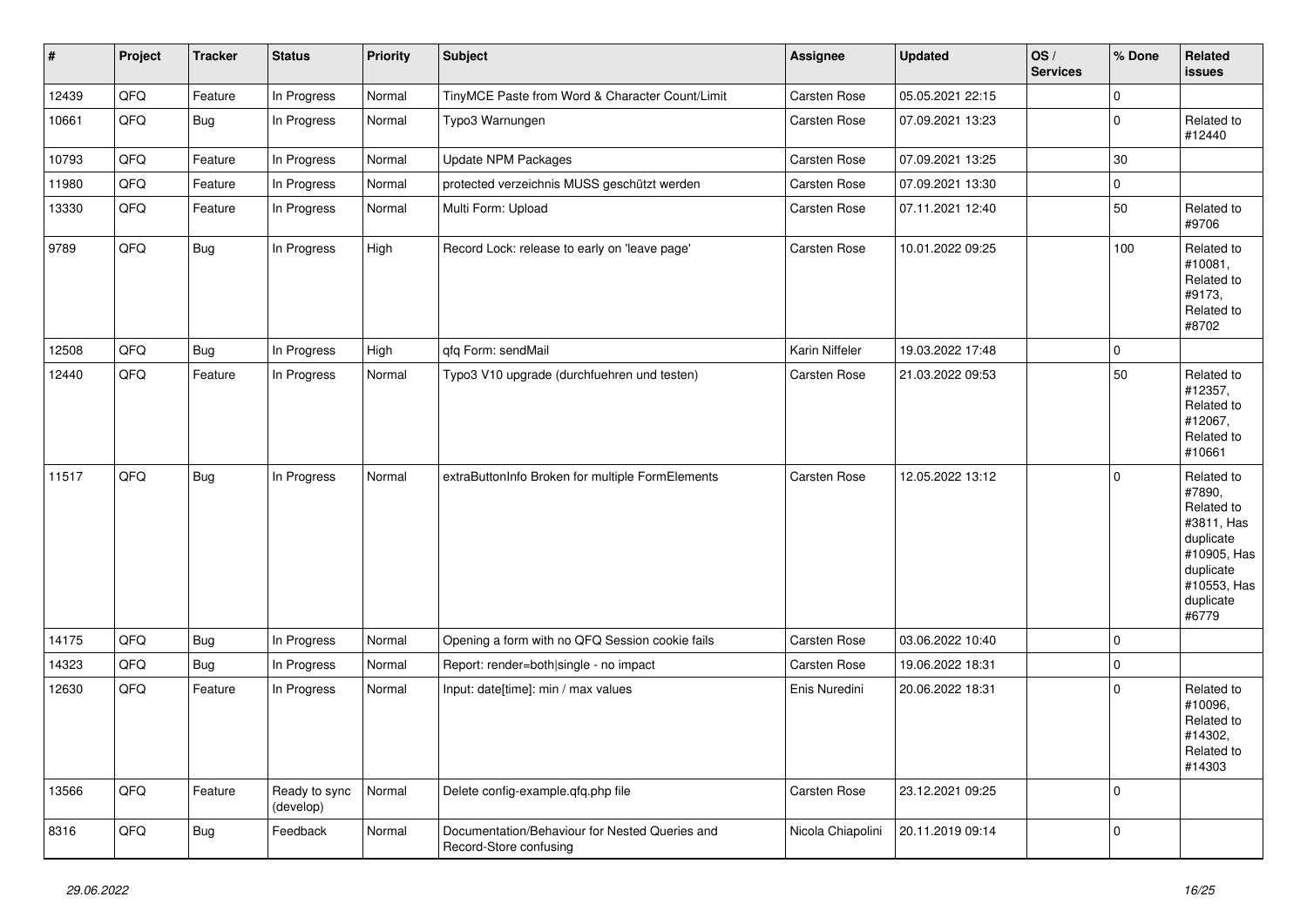| ∦     | Project | <b>Tracker</b> | <b>Status</b>     | <b>Priority</b> | <b>Subject</b>                                                                       | <b>Assignee</b>     | <b>Updated</b>   | OS/<br><b>Services</b> | % Done       | Related<br><b>issues</b>                    |
|-------|---------|----------------|-------------------|-----------------|--------------------------------------------------------------------------------------|---------------------|------------------|------------------------|--------------|---------------------------------------------|
| 9898  | QFQ     | Bug            | Feedback          | Normal          | Formular trotz Timeout gespeichert                                                   | Benjamin Baer       | 01.02.2020 15:56 |                        | $\Omega$     |                                             |
| 9535  | QFQ     | <b>Bug</b>     | Feedback          | Normal          | Report:  AS '_vertical' - column to wide - vertical >> rot45,<br>rot90               | Benjamin Baer       | 01.02.2020 15:56 |                        | $\mathbf{0}$ |                                             |
| 10124 | QFQ     | Feature        | Feedback          | Normal          | qfq AAI-Login                                                                        | Karin Niffeler      | 07.05.2020 09:36 |                        | $\mathbf 0$  |                                             |
| 11347 | QFQ     | <b>Bug</b>     | Feedback          | Normal          | If Bedingungen funktionieren nicht korrekt                                           | Christoph Fuchs     | 21.03.2021 20:37 |                        | $\mathbf 0$  |                                             |
| 9548  | QFQ     | Feature        | Feedback          | High            | FormElement: Pattern mismatch - optional report only on<br>focus lost                | Benjamin Baer       | 03.05.2021 21:14 |                        | $\mathbf 0$  |                                             |
| 5894  | QFQ     | Feature        | Feedback          | Normal          | Typeahead in Report: show/hide rows dynamically                                      | Carsten Rose        | 18.02.2022 08:50 |                        | $\Omega$     | Related to<br>#5893,<br>Related to<br>#5885 |
| 12546 | QFQ     | <b>Bug</b>     | Feedback          | Normal          | Branch 'Development' - Unit Tests mit dirty workaround<br>angepasst                  | <b>Carsten Rose</b> | 19.03.2022 17:48 |                        | $\Omega$     |                                             |
| 13767 | QFQ     | <b>Bug</b>     | Feedback          | Normal          | date/time-picker: required shows up/down button orange                               | Enis Nuredini       | 16.05.2022 23:16 |                        | 0            |                                             |
| 13572 | QFQ     | Feature        | Feedback          | Normal          | Form Load: misleading error message on trying to load non<br>existent primary record | Enis Nuredini       | 16.05.2022 23:16 |                        | 100          |                                             |
| 10782 | QFQ     | Feature        | Feedback          | Normal          | Tiny MCE: Image Upload                                                               | Enis Nuredini       | 16.05.2022 23:16 |                        | $\Omega$     | Related to<br>#12452                        |
| 12584 | QFQ     | Feature        | Feedback          | Normal          | T3 v10 migration script: replace alias-patterns (v11)                                | <b>Carsten Rose</b> | 28.05.2022 11:12 |                        | 100          |                                             |
| 11630 | QFQ     | <b>Bug</b>     | Feedback          | High            | Bitte check ob CALL() in 20.11.0 noch so funktioniert wie in<br>20.4.1               | Enis Nuredini       | 28.05.2022 13:45 |                        | $\Omega$     | Related to<br>#11325                        |
| 9052  | QFQ     | Feature        | Feedback          | High            | Report: CodeMirror with SQL Syntax Highlight in FE                                   | Enis Nuredini       | 08.06.2022 10:25 |                        | $\mathbf{0}$ |                                             |
| 9579  | QFQ     | Feature        | Some day<br>maybe | Normal          | Multiform with Process Row                                                           | Carsten Rose        | 11.12.2019 16:01 |                        | $\Omega$     |                                             |
| 9704  | QFQ     | Feature        | Some day<br>maybe | Normal          | Thumbnails Generieren beim Splitten von PDF Files                                    | Carsten Rose        | 11.12.2019 16:01 |                        | $\mathbf 0$  |                                             |
| 8106  | QFQ     | <b>Bug</b>     | Some day<br>maybe | Normal          | Dynamic Update: Feld kann nicht auf empty zurückgesetzt<br>werden                    | Carsten Rose        | 11.12.2019 16:01 |                        | $\Omega$     |                                             |
| 8894  | QFQ     | Feature        | Some day<br>maybe | Normal          | Documentation Tags Usable in QFQ Application                                         | Carsten Rose        | 11.12.2019 16:01 |                        | $\mathbf{0}$ |                                             |
| 8892  | QFQ     | Feature        | Some day<br>maybe | Normal          | Display and Edit SQL Comments in Form Editor                                         | Carsten Rose        | 11.12.2019 16:01 |                        | $\Omega$     |                                             |
| 9020  | QFQ     | <b>Bug</b>     | Some day<br>maybe | Normal          | radio mit buttonClass und dynamicUpdate lassen sich nicht<br>kombinieren             |                     | 11.12.2019 16:01 |                        | $\Omega$     |                                             |
| 6992  | QFQ     | Feature        | Some day<br>maybe | Normal          | DB exception: Syntax Highlight                                                       |                     | 11.12.2019 16:01 |                        | $\Omega$     | Related to<br>#5450                         |
| 7108  | QFQ     | Feature        | Some day<br>maybe | Normal          | QFQ Wrap Elements                                                                    |                     | 11.12.2019 16:01 |                        | $\Omega$     |                                             |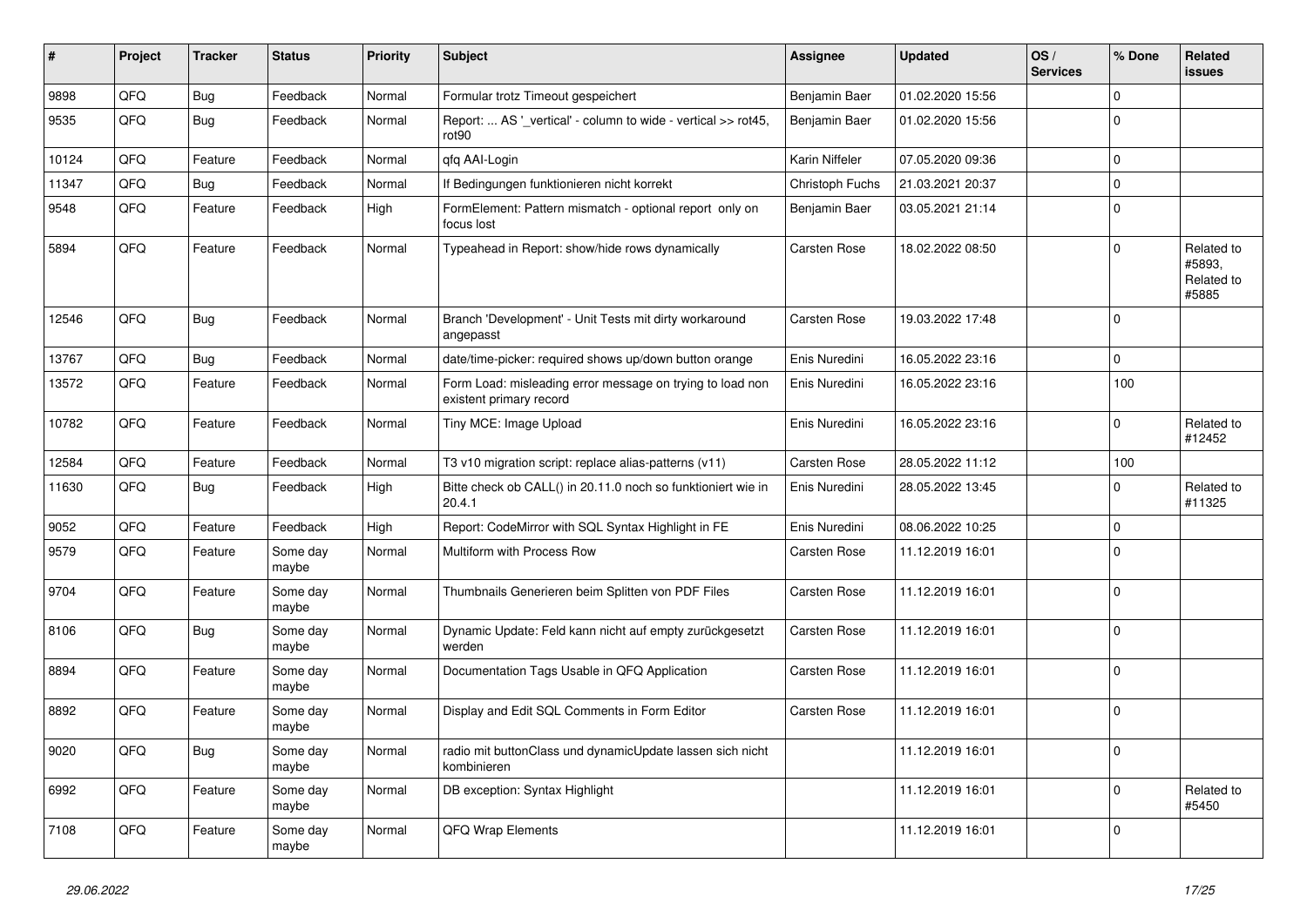| #    | Project | <b>Tracker</b> | <b>Status</b>     | <b>Priority</b> | <b>Subject</b>                                                                                            | Assignee            | <b>Updated</b>   | OS/<br><b>Services</b> | % Done   | Related<br><b>issues</b> |
|------|---------|----------------|-------------------|-----------------|-----------------------------------------------------------------------------------------------------------|---------------------|------------------|------------------------|----------|--------------------------|
| 7107 | QFQ     | Feature        | Some day<br>maybe | Normal          | Showcase Registration Tool: Anmeldung / Administration :<br>Liste Anmeldungen / Emaileinaldung            | <b>Carsten Rose</b> | 11.12.2019 16:01 |                        | $\Omega$ |                          |
| 7106 | QFQ     | Feature        | Some dav<br>maybe | Normal          | Beispiel Nummerierung von Rows in Report                                                                  |                     | 11.12.2019 16:01 |                        | $\Omega$ |                          |
| 7105 | QFQ     | Feature        | Some day<br>maybe | Normal          | Beispiel wie man in einer zweiten Tabelle speichert.                                                      |                     | 11.12.2019 16:01 |                        | $\Omega$ |                          |
| 7104 | QFQ     | Feature        | Some day<br>maybe | Normal          | Manual: hint about escaping if '\r' appears in mail body                                                  |                     | 11.12.2019 16:01 |                        | $\Omega$ |                          |
| 7336 | QFQ     | Feature        | Some day<br>maybe | Normal          | PDF Upload: disallow PDFs with specific Meta information                                                  | <b>Carsten Rose</b> | 11.12.2019 16:01 |                        | $\Omega$ |                          |
| 5783 | QFQ     | Feature        | Some dav<br>maybe | Normal          | <b>BPMN View/Edit</b>                                                                                     |                     | 11.12.2019 16:02 |                        | $\Omega$ |                          |
| 6083 | QFQ     | Feature        | Some day<br>maybe | Normal          | Dynamic Update: Value Check via SQL                                                                       |                     | 11.12.2019 16:02 |                        | $\Omega$ |                          |
| 6299 | QFQ     | Feature        | Some day<br>maybe | Normal          | Attack detection: log table with invalid SIP access                                                       |                     | 11.12.2019 16:02 |                        | $\Omega$ | Related to<br>#3947      |
| 6288 | QFQ     | Feature        | Some day<br>maybe | Normal          | Best Practice: Erklaeren wie man ein Formular ganz in<br>'weiss' erstellen kann                           |                     | 11.12.2019 16:02 |                        | $\Omega$ |                          |
| 6515 | QFQ     | Feature        | Some day<br>maybe | Normal          | Formular: Felder dynamisch ein/ausblenden                                                                 |                     | 11.12.2019 16:02 |                        | 0        |                          |
| 6715 | QFQ     | Feature        | Some day<br>maybe | Normal          | Code-Refactoring: dbArray vereinheitlichen                                                                | Carsten Rose        | 11.12.2019 16:02 |                        | $\Omega$ |                          |
| 4349 | QFQ     | Feature        | Some day<br>maybe | Normal          | link download: downloaded external URL to<br>deliver/concatenate - check mimetipe and handle it correctly | Carsten Rose        | 11.12.2019 16:02 |                        | $\Omega$ |                          |
| 4442 | QFQ     | Feature        | Some day<br>maybe | Normal          | Special Column Name: link - new symbol G (Glyph) to<br>choose any available symbol                        |                     | 11.12.2019 16:02 |                        | 0        |                          |
| 4441 | QFQ     | <b>Bug</b>     | Some day<br>maybe | Normal          | \$ SERVER Vars sollten nur aus dem Store genommen<br>werden - Code entsprechend anpassen.                 |                     | 11.12.2019 16:02 |                        | $\Omega$ |                          |
| 4440 | QFQ     | Feature        | Some dav<br>maybe | Normal          | Manual.rst: explain how to. expand PHP Session to 4h                                                      |                     | 11.12.2019 16:02 |                        | $\Omega$ |                          |
| 4420 | QFQ     | Feature        | Some day<br>maybe | Normal          | Client: Local Storage - store the changes of a form, local in<br>the browser.                             | Benjamin Baer       | 11.12.2019 16:02 |                        | $\Omega$ |                          |
| 4444 | QFQ     | Feature        | Some day<br>maybe | Normal          | FE.type=upload: detect mime type                                                                          |                     | 11.12.2019 16:02 |                        | $\Omega$ | Related to<br>#4303      |
| 4839 | QFQ     | Feature        | Some day<br>maybe | Normal          | qfq-handle in <head> Abschnitt</head>                                                                     | Carsten Rose        | 11.12.2019 16:02 |                        | $\Omega$ |                          |
| 4974 | QFQ     | Feature        | Some day<br>maybe | Normal          | Long polling - inform all listening clients of changes                                                    |                     | 11.12.2019 16:02 |                        | $\Omega$ |                          |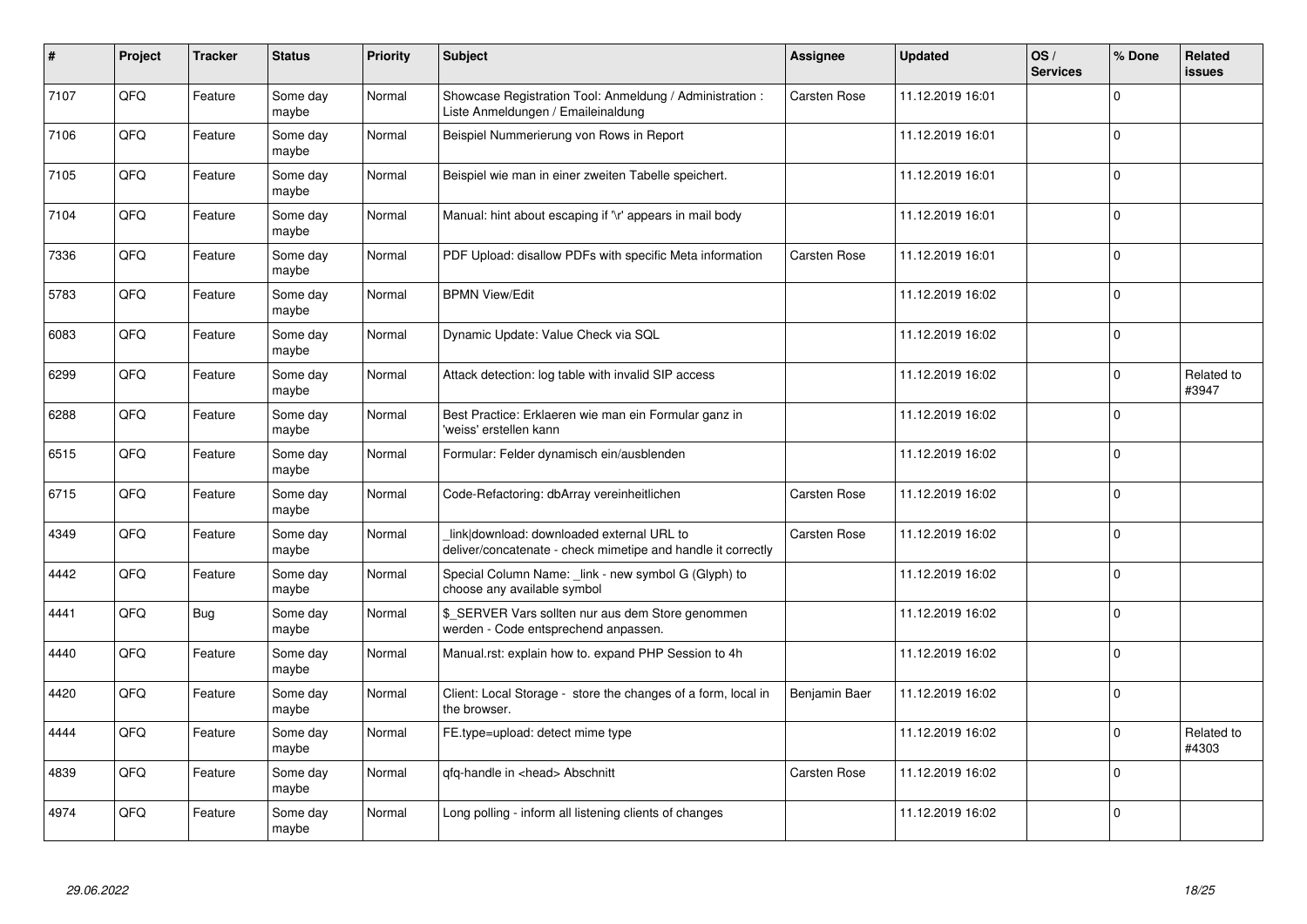| #    | Project | <b>Tracker</b> | <b>Status</b>     | <b>Priority</b> | <b>Subject</b>                                                                                                                | Assignee            | <b>Updated</b>   | OS/<br><b>Services</b> | % Done      | Related<br><b>issues</b>                    |
|------|---------|----------------|-------------------|-----------------|-------------------------------------------------------------------------------------------------------------------------------|---------------------|------------------|------------------------|-------------|---------------------------------------------|
| 4956 | QFQ     | Feature        | Some day<br>maybe | Normal          | Sendmail: Benutzerdefinierte Headers                                                                                          | Carsten Rose        | 11.12.2019 16:02 |                        | $\mathbf 0$ |                                             |
| 5160 | QFQ     | Feature        | Some day<br>maybe | Normal          | QFQ collaborative / together.js, ShareJS, y-js, collaborative,                                                                |                     | 11.12.2019 16:02 |                        | $\mathbf 0$ |                                             |
| 5129 | QFQ     | Feature        | Some day<br>maybe | Normal          | Reports: SQL fuer x Achse und y Achse                                                                                         |                     | 11.12.2019 16:02 |                        | $\mathbf 0$ |                                             |
| 3291 | QFQ     | Feature        | Some day<br>maybe | Normal          | AutoCron websiteToken                                                                                                         | Carsten Rose        | 11.12.2019 16:02 |                        | $\mathbf 0$ | Related to<br>#4250                         |
| 3285 | QFQ     | Feature        | Some day<br>maybe | Normal          | Zeichenlimit pro Feld: textarea / editor                                                                                      | Carsten Rose        | 11.12.2019 16:02 |                        | $\mathbf 0$ |                                             |
| 3273 | QFQ     | Feature        | Some day<br>maybe | Low             | Dirty Flag in Form                                                                                                            | Carsten Rose        | 11.12.2019 16:02 |                        | $\mathbf 0$ |                                             |
| 3385 | QFQ     | Feature        | Some day<br>maybe | Normal          | templateGroup: insert/update/delete non primary records                                                                       | Carsten Rose        | 11.12.2019 16:02 |                        | $\mathbf 0$ |                                             |
| 3350 | QFQ     | Feature        | Some day<br>maybe | Normal          | FormEditor: Hilfetext hinter 'checktype'                                                                                      | <b>Carsten Rose</b> | 11.12.2019 16:02 |                        | $\mathbf 0$ |                                             |
| 3349 | QFQ     | Bug            | Some day<br>maybe | Normal          | config.qfq.ini: a) vertraegt keine '=' im Value (z.B. Passwort),<br>b) Values sollten in ticks einschliessbar sein (spaces, ) | Carsten Rose        | 11.12.2019 16:02 |                        | $\mathbf 0$ |                                             |
| 3332 | QFQ     | Feature        | Some day<br>maybe | Normal          | Uploads: Thumbnails, Details zum hochgeladenen File                                                                           | <b>Carsten Rose</b> | 11.12.2019 16:02 |                        | $\mathbf 0$ | Related to<br>#3264,<br>Related to<br>#5333 |
| 3331 | QFQ     | Feature        | Some day<br>maybe | Normal          | Default Tooltip fuer _page? Links: mit Form und Record ID                                                                     | Carsten Rose        | 11.12.2019 16:02 |                        | $\mathbf 0$ |                                             |
| 3495 | QFQ     | Feature        | Some day<br>maybe | Normal          | Predifined Parameter werden nicht in '+' (add new record)<br>SIP gerendert.                                                   |                     | 11.12.2019 16:02 |                        | $\mathbf 0$ |                                             |
| 3458 | QFQ     | Feature        | Some day<br>maybe | Normal          | Display 'Edit Form Element'-Checkbox on form: should<br>depend on FE Group                                                    | Carsten Rose        | 11.12.2019 16:02 |                        | $\mathbf 0$ | Related to<br>#3447                         |
| 3457 | QFQ     | Feature        | Some day<br>maybe | Normal          | LDAP: concat multi values to one single entry                                                                                 | Carsten Rose        | 11.12.2019 16:02 |                        | $\mathbf 0$ |                                             |
| 3415 | QFQ     | Feature        | Some day<br>maybe | Normal          | FE Login Box Templatefile                                                                                                     | Benjamin Baer       | 11.12.2019 16:02 |                        | $\mathbf 0$ |                                             |
| 3402 | QFQ     | Feature        | Some day<br>maybe | Normal          | Syntax Highlighting via CodeMirror                                                                                            | Carsten Rose        | 11.12.2019 16:02 |                        | 100         | Related to<br>#3207                         |
| 3567 | QFQ     | Feature        | Some day<br>maybe | Low             | 'Save', 'Close', 'New' als FormElement                                                                                        |                     | 11.12.2019 16:02 |                        | $\mathbf 0$ |                                             |
| 3537 | QFQ     | Feature        | Some day<br>maybe | Low             | SHOW COLUMNS FROM tableName - Extend '{{!'<br>definition                                                                      | Carsten Rose        | 11.12.2019 16:02 |                        | $\mathbf 0$ |                                             |
| 3617 | QFQ     | Feature        | Some day<br>maybe | Normal          | Load javascripts at bottom                                                                                                    |                     | 11.12.2019 16:02 |                        | $\mathsf 0$ |                                             |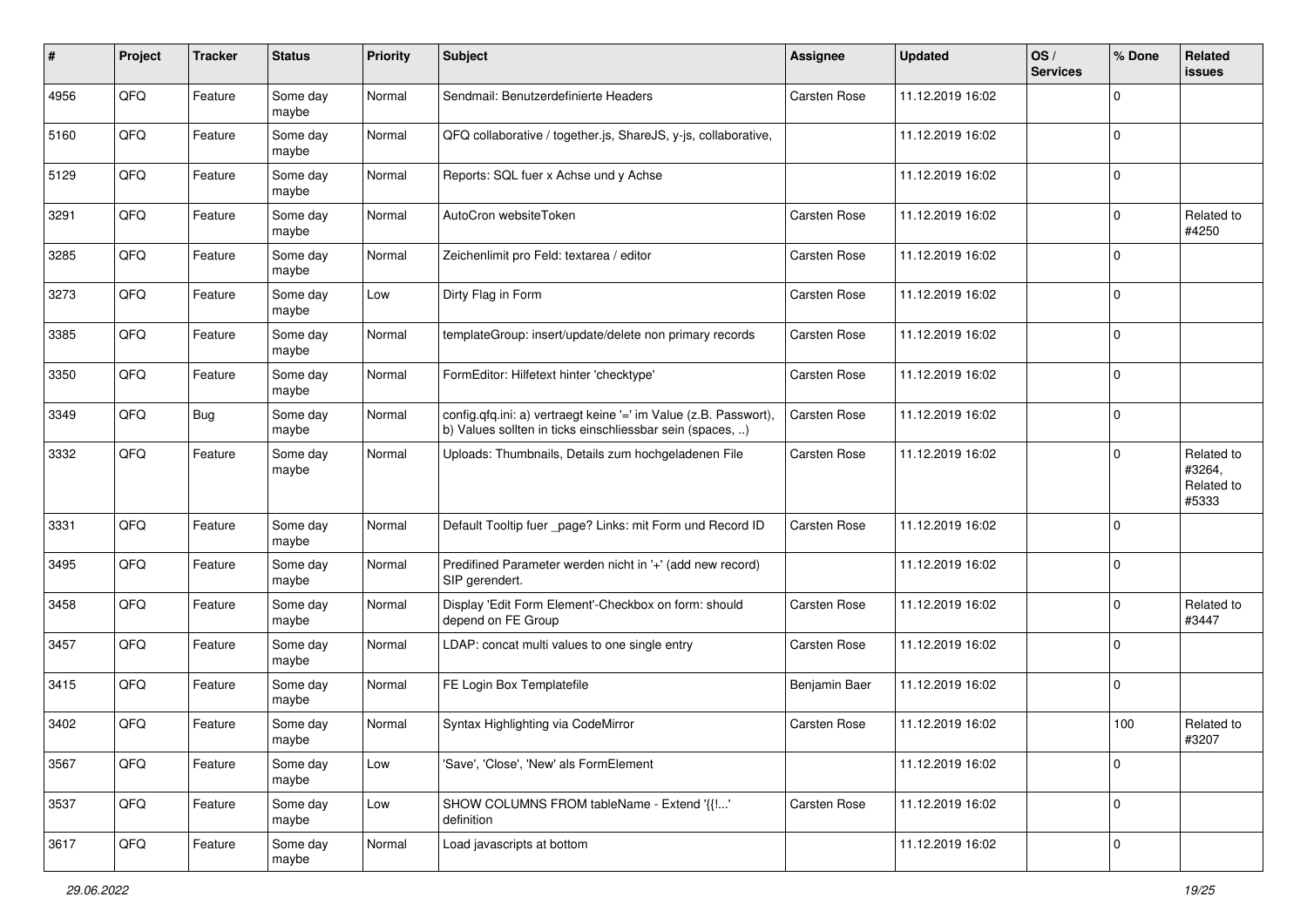| #    | Project | <b>Tracker</b> | <b>Status</b>     | <b>Priority</b> | <b>Subject</b>                                                                                                                                           | <b>Assignee</b>     | <b>Updated</b>   | OS/<br><b>Services</b> | % Done         | Related<br><b>issues</b> |
|------|---------|----------------|-------------------|-----------------|----------------------------------------------------------------------------------------------------------------------------------------------------------|---------------------|------------------|------------------------|----------------|--------------------------|
| 3588 | QFQ     | Bug            | Some day<br>maybe | Normal          | templateGroup: versteckte Elemente werden weiterhin<br>gespeichert.                                                                                      | Carsten Rose        | 11.12.2019 16:02 |                        | O              |                          |
| 3708 | QFQ     | Feature        | Some day<br>maybe | Normal          | Form: input - 'specialchars', 'none'  gewisse tags erlauben,<br>andere verbieten                                                                         | <b>Carsten Rose</b> | 11.12.2019 16:02 |                        | $\Omega$       | Related to<br>#14320     |
| 3692 | QFQ     | Feature        | Some day<br>maybe | Normal          | QFQ Webseite                                                                                                                                             | Benjamin Baer       | 11.12.2019 16:02 |                        | $\Omega$       | Related to<br>#5033      |
| 3682 | QFQ     | Bug            | Some day<br>maybe | Normal          | Dynamic update: Radio buttons                                                                                                                            | Carsten Rose        | 11.12.2019 16:02 |                        | $\Omega$       |                          |
| 3677 | QFQ     | Feature        | Some day<br>maybe | Normal          | wkhtmltopdf: FE User access prohibited, if client IP changes -<br>\$TYPO3_CONF_VARS[FE][lockIP]                                                          | Carsten Rose        | 11.12.2019 16:02 |                        | $\Omega$       |                          |
| 3666 | QFQ     | Feature        | Some day<br>maybe | Normal          | a) Performance Messung: mysql_real_escape_string() im<br>Vergleich zu str_replace(), b) doppeltes Aufrufen von<br>mysql_real_escape_string()             | Carsten Rose        | 11.12.2019 16:02 |                        | $\Omega$       |                          |
| 3646 | QFQ     | Feature        | Some day<br>maybe | Normal          | Moeglichkeit HTML Tags in Reports auszugeben (zu<br>enkodieren: htmlspecialchars)                                                                        |                     | 11.12.2019 16:02 |                        | $\Omega$       | Related to<br>#14320     |
| 3811 | QFQ     | Bug            | Some day<br>maybe | Normal          | Dynamic Update: extraButtonInfo - Text aktualisieren                                                                                                     | Carsten Rose        | 11.12.2019 16:03 |                        | $\Omega$       | Related to<br>#11517     |
| 3750 | QFQ     | Bug            | Some day<br>maybe | Normal          | FE in a row: if one violates check, all are red                                                                                                          | Carsten Rose        | 11.12.2019 16:03 |                        | $\Omega$       |                          |
| 3879 | QFQ     | Feature        | Some day<br>maybe | Normal          | Form 'FormElement': Beim Feld 'name' rechts in der Notiz<br>einen Link einblenden - a) aktuelle Definition anzeigen, b)<br>Spalte in der Tabelle anlegen |                     | 11.12.2019 16:03 |                        | $\mathbf 0$    |                          |
| 3878 | QFQ     | Feature        | Some day<br>maybe | Normal          | Form 'FormElement': Spalte 'name' typeAhead mit<br>Spaltennamen der Primarytable.                                                                        |                     | 11.12.2019 16:03 |                        | $\mathbf 0$    |                          |
| 3877 | QFQ     | Feature        | Some day<br>maybe | Normal          | FormEditor: die Felder die aktuell nicht gebraucht werden nur<br>auf readonly/disabled setzen (nicht ausblenden > das irritiert.                         | <b>Carsten Rose</b> | 11.12.2019 16:03 |                        | $\Omega$       |                          |
| 3941 | QFQ     | Feature        | Some day<br>maybe | Normal          | sqlAfter: es sollten mehrere moeglich sein                                                                                                               | Carsten Rose        | 11.12.2019 16:03 |                        | $\Omega$       | Related to<br>#3942      |
| 3905 | QFQ     | Feature        | Some day<br>maybe | Normal          | Documentation: Best Practice anhand eines Online<br>Bewerbungstools                                                                                      | Carsten Rose        | 11.12.2019 16:03 |                        | $\Omega$       |                          |
| 3900 | QFQ     | Feature        | Some day<br>maybe | Normal          | Extend documentation of 'Copy / Paste'                                                                                                                   | Carsten Rose        | 11.12.2019 16:03 |                        | $\Omega$       | Related to<br>#3899      |
| 3895 | QFQ     | Bug            | Some day<br>maybe | Normal          | typeahead pedantic: on lehrkredit Idap webpass - if only one<br>person is in dropdown, such person can't be selected                                     | <b>Carsten Rose</b> | 11.12.2019 16:03 |                        | $\Omega$       |                          |
| 3882 | QFQ     | <b>Bug</b>     | Some day<br>maybe | Normal          | templateGroup: disable 'add' if limit is reached - funktioniert<br>nicht wenn bereits records existierten                                                | Carsten Rose        | 11.12.2019 16:03 |                        | $\mathbf 0$    |                          |
| 4008 | QFQ     | <b>Bug</b>     | Some day<br>maybe | Normal          | FormElemen.type=sendmail: wrong 'TO' if 'real<br>name <rea@mail.to>' is used</rea@mail.to>                                                               | Carsten Rose        | 11.12.2019 16:03 |                        | $\overline{0}$ |                          |
| 3991 | QFG     | Feature        | Some day<br>maybe | Normal          | report: Columnname '_skipWrap' skips 'fbeg', 'fend'                                                                                                      | Carsten Rose        | 11.12.2019 16:03 |                        | $\overline{0}$ |                          |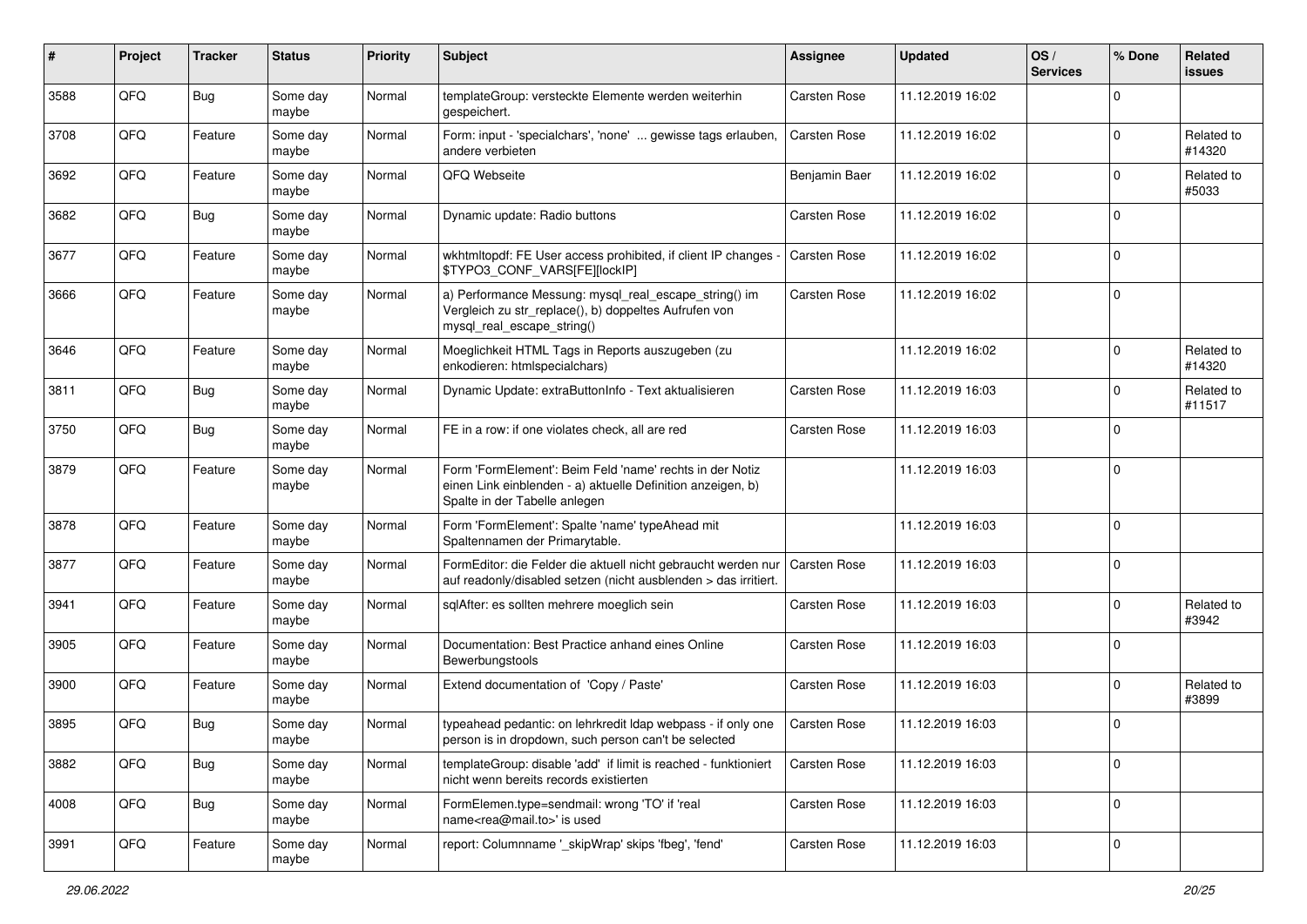| #    | Project | <b>Tracker</b> | <b>Status</b>     | <b>Priority</b> | <b>Subject</b>                                                                                                     | <b>Assignee</b>     | <b>Updated</b>   | OS/<br><b>Services</b> | % Done      | Related<br><b>issues</b>                    |
|------|---------|----------------|-------------------|-----------------|--------------------------------------------------------------------------------------------------------------------|---------------------|------------------|------------------------|-------------|---------------------------------------------|
| 3947 | QFQ     | Feature        | Some day<br>maybe | Normal          | Attack detectect: logout current user                                                                              | Carsten Rose        | 11.12.2019 16:03 |                        | $\mathbf 0$ | Related to<br>#5458.<br>Related to<br>#6299 |
| 3942 | QFQ     | Feature        | Some day<br>maybe | Normal          | Action Elemente: neu generierte IDs via FE weitergeben                                                             | Carsten Rose        | 11.12.2019 16:03 |                        | $\mathbf 0$ | Related to<br>#3941                         |
| 4027 | QFQ     | Feature        | Some day<br>maybe | Normal          | Missing: orange 'check' / 'bullet'                                                                                 |                     | 11.12.2019 16:03 |                        | $\mathbf 0$ |                                             |
| 4026 | QFQ     | Feature        | Some day<br>maybe | Normal          | sqlLog.sql: log number of FE.id                                                                                    | <b>Carsten Rose</b> | 11.12.2019 16:03 |                        | $\mathbf 0$ | Related to<br>#5458                         |
| 4018 | QFQ     | Feature        | Some day<br>maybe | Normal          | typeahead: solve problem with potential long query<br>parameter                                                    | Carsten Rose        | 11.12.2019 16:03 |                        | $\mathbf 0$ |                                             |
| 4197 | QFQ     | Feature        | Some day<br>maybe | Normal          | Unit Test fuer JSON Stream von QuickFormQuery.php ><br>doForm()                                                    | Carsten Rose        | 11.12.2019 16:03 |                        | $\mathbf 0$ |                                             |
| 4138 | QFQ     | Bug            | Some day<br>maybe | Normal          | _style fehlt                                                                                                       |                     | 11.12.2019 16:03 |                        | $\mathbf 0$ |                                             |
| 4122 | QFQ     | <b>Bug</b>     | Some day<br>maybe | Normal          | file: Render Mode hat keinen Effekt                                                                                |                     | 11.12.2019 16:03 |                        | $\pmb{0}$   |                                             |
| 4293 | QFQ     | Bug            | Some day<br>maybe | Normal          | Download broken if token 'd:' is missing - but no error<br>message                                                 | <b>Carsten Rose</b> | 11.12.2019 16:03 |                        | $\mathbf 0$ | Related to<br>#7514                         |
| 4259 | QFQ     | Feature        | Some day<br>maybe | Normal          | Instant trigger a cron job                                                                                         | Carsten Rose        | 11.12.2019 16:03 |                        | $\mathbf 0$ |                                             |
| 1623 | QFQ     | Feature        | Some day<br>maybe | Normal          | RealURL                                                                                                            |                     | 11.12.2019 16:03 |                        | 30          |                                             |
| 1510 | QFQ     | Feature        | Some day<br>maybe | Normal          | jquery von google laden, falls das nicht geht lokal                                                                |                     | 11.12.2019 16:03 |                        | $\mathbf 0$ |                                             |
| 1253 | QFQ     | Feature        | Some day<br>maybe | Normal          | QF: Colorpicker                                                                                                    |                     | 11.12.2019 16:03 |                        | $\mathbf 0$ |                                             |
| 1251 | QFQ     | Feature        | Some day<br>maybe | Normal          | QF: Combo                                                                                                          |                     | 11.12.2019 16:03 |                        | $\mathbf 0$ |                                             |
| 1946 | QFQ     | Feature        | Some day<br>maybe | Normal          | Kontrolle ob der ReadOnly Modus bei den<br>Formularelementen korrekt implementiert ist                             | Carsten Rose        | 11.12.2019 16:03 |                        | $\mathbf 0$ |                                             |
| 1635 | QFQ     | Feature        | Some day<br>maybe | Normal          | QFQ Extension content record: weitere Optionen einblenden.                                                         | Carsten Rose        | 11.12.2019 16:03 |                        | $\mathbf 0$ |                                             |
| 2084 | QFQ     | Feature        | Some day<br>maybe | Normal          | Mailto mit encryption: Subrecord                                                                                   | Carsten Rose        | 11.12.2019 16:03 |                        | $\mathbf 0$ | Related to<br>#2082                         |
| 2063 | QFQ     | <b>Bug</b>     | Some day<br>maybe | Normal          | Pills auf 'inaktiv' setzen falls keine Element auf dem Pill<br>sichtbar sind.                                      | Benjamin Baer       | 11.12.2019 16:03 |                        | $\mathbf 0$ | Related to<br>#3752                         |
| 2995 | QFQ     | Feature        | Some day<br>maybe | Normal          | Dropdown JQuery Plugin: 'chosen' - Moeglichkeit um Select<br>Listen mehr Funktion zu geben. Kein Bootstrap noetig. | Carsten Rose        | 11.12.2019 16:03 |                        | $\mathbf 0$ |                                             |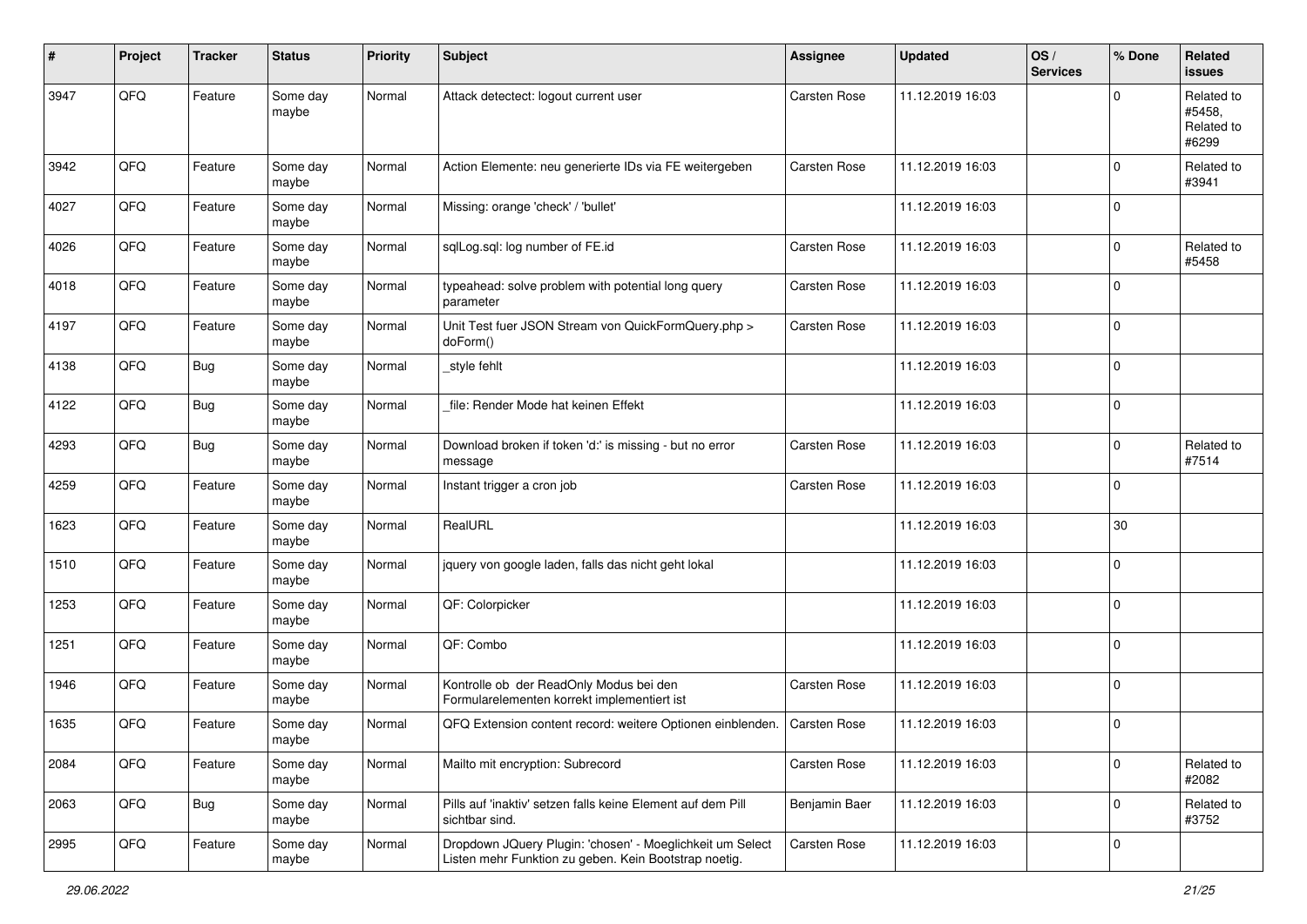| #    | Project    | <b>Tracker</b> | <b>Status</b>     | <b>Priority</b> | <b>Subject</b>                                                                                                       | <b>Assignee</b>     | <b>Updated</b>   | OS/<br><b>Services</b> | % Done      | <b>Related</b><br><b>issues</b> |
|------|------------|----------------|-------------------|-----------------|----------------------------------------------------------------------------------------------------------------------|---------------------|------------------|------------------------|-------------|---------------------------------|
| 2950 | QFQ        | Feature        | Some day<br>maybe | Normal          | Inhalt QFQ Records als File                                                                                          |                     | 11.12.2019 16:03 |                        | $\mathbf 0$ |                                 |
| 3216 | QFQ        | Feature        | Some day<br>maybe | Normal          | dynamic update für checkbox label2                                                                                   | <b>Carsten Rose</b> | 11.12.2019 16:03 |                        | $\mathbf 0$ | Related to<br>#2081             |
| 3130 | QFQ        | <b>Bug</b>     | Some day<br>maybe | Normal          | Debug Info's nicht korrekt nach 'New > Save'.                                                                        | Carsten Rose        | 11.12.2019 16:03 |                        | $\mathbf 0$ | Related to<br>#3253             |
| 3267 | <b>OFO</b> | Feature        | Some day<br>maybe | Normal          | 2 Forms auf einer Seite: real + Read only                                                                            | Carsten Rose        | 11.12.2019 16:03 |                        | $\Omega$    |                                 |
| 9024 | QFQ        | Bug            | Some day<br>maybe | Normal          | QFQ Einarbeitung                                                                                                     |                     | 01.02.2020 15:56 |                        | $\mathbf 0$ |                                 |
| 2643 | QFQ        | <b>Bug</b>     | Some day<br>maybe | Normal          | Zend / PHP Webinars anschauen                                                                                        | Carsten Rose        | 01.02.2020 15:56 |                        | $\mathbf 0$ |                                 |
| 4583 | QFQ        | <b>Bug</b>     | Some day<br>maybe | Normal          | Dynamic Update bei TypeAhead Feldern                                                                                 | Carsten Rose        | 01.02.2020 23:19 |                        | $\mathbf 0$ |                                 |
| 4528 | QFQ        | <b>Bug</b>     | Some day<br>maybe | Normal          | extraButtonLock mit SQLAhead Bug                                                                                     | Carsten Rose        | 01.02.2020 23:19 |                        | $\Omega$    |                                 |
| 4092 | QFQ        | Bug            | Some day<br>maybe | Normal          | 1) Logging verbessern wann welches FE warum ausgefuehrt<br>wird, 2) Documentation: Best Practice Template Group      | <b>Carsten Rose</b> | 01.02.2020 23:19 |                        | $\mathbf 0$ | Related to<br>#3504             |
| 3613 | QFQ        | Bug            | Some day<br>maybe | Normal          | note /note unchecked -> note div (col-md) wird weiterhin<br>gerendert                                                | Elias Villiger      | 01.02.2020 23:19 |                        | 100         |                                 |
| 5389 | QFQ        | Feature        | Some day<br>maybe | Normal          | QFQ Design: Multline label / note                                                                                    | Benjamin Baer       | 01.02.2020 23:19 |                        | $\mathbf 0$ |                                 |
| 5132 | QFQ        | Feature        | Some day<br>maybe | Normal          | Error Message sendmail missing attachment: more details                                                              | Carsten Rose        | 01.02.2020 23:19 |                        | $\mathbf 0$ |                                 |
| 5021 | QFQ        | Bug            | Some day<br>maybe | Normal          | FE.typ=extra - during save displays error 'datum2' already<br>filled in STORE SIP - the value is stored nevertheless | Carsten Rose        | 01.02.2020 23:19 |                        | $\pmb{0}$   | Related to<br>#3875             |
| 4872 | QFQ        | Feature        | Some day<br>maybe | Normal          | Fields of Typo3 page available in STORE_TYPO3                                                                        | Carsten Rose        | 01.02.2020 23:19 |                        | $\pmb{0}$   |                                 |
| 4869 | QFQ        | Feature        | Some day<br>maybe | Normal          | Dynamic Update (show, hide, readonly?, required?) for<br><b>Template Group Elements</b>                              | Carsten Rose        | 01.02.2020 23:19 |                        | $\Omega$    | Related to<br>#4865             |
| 4606 | QFQ        | Feature        | Some day<br>maybe | Normal          | link: qualifier to render bootstrap button                                                                           | Carsten Rose        | 01.02.2020 23:19 |                        | $\Omega$    |                                 |
| 5877 | QFQ        | Bug            | Some day<br>maybe | Normal          | FE.type=note:bsColumn strange behaviour                                                                              |                     | 01.02.2020 23:19 |                        | $\mathbf 0$ |                                 |
| 5852 | QFQ        | Feature        | Some day<br>maybe | Normal          | Logging: mail.log / sql.log - im FE anzeigen und via AJAX<br>aktualisieren                                           | Carsten Rose        | 01.02.2020 23:19 |                        | $\pmb{0}$   | Related to<br>#5885             |
| 5805 | QFQ        | Feature        | Some day<br>maybe | Normal          | TypeAHead SQL value instead of key stored                                                                            |                     | 01.02.2020 23:19 |                        | $\Omega$    | Related to<br>#5444             |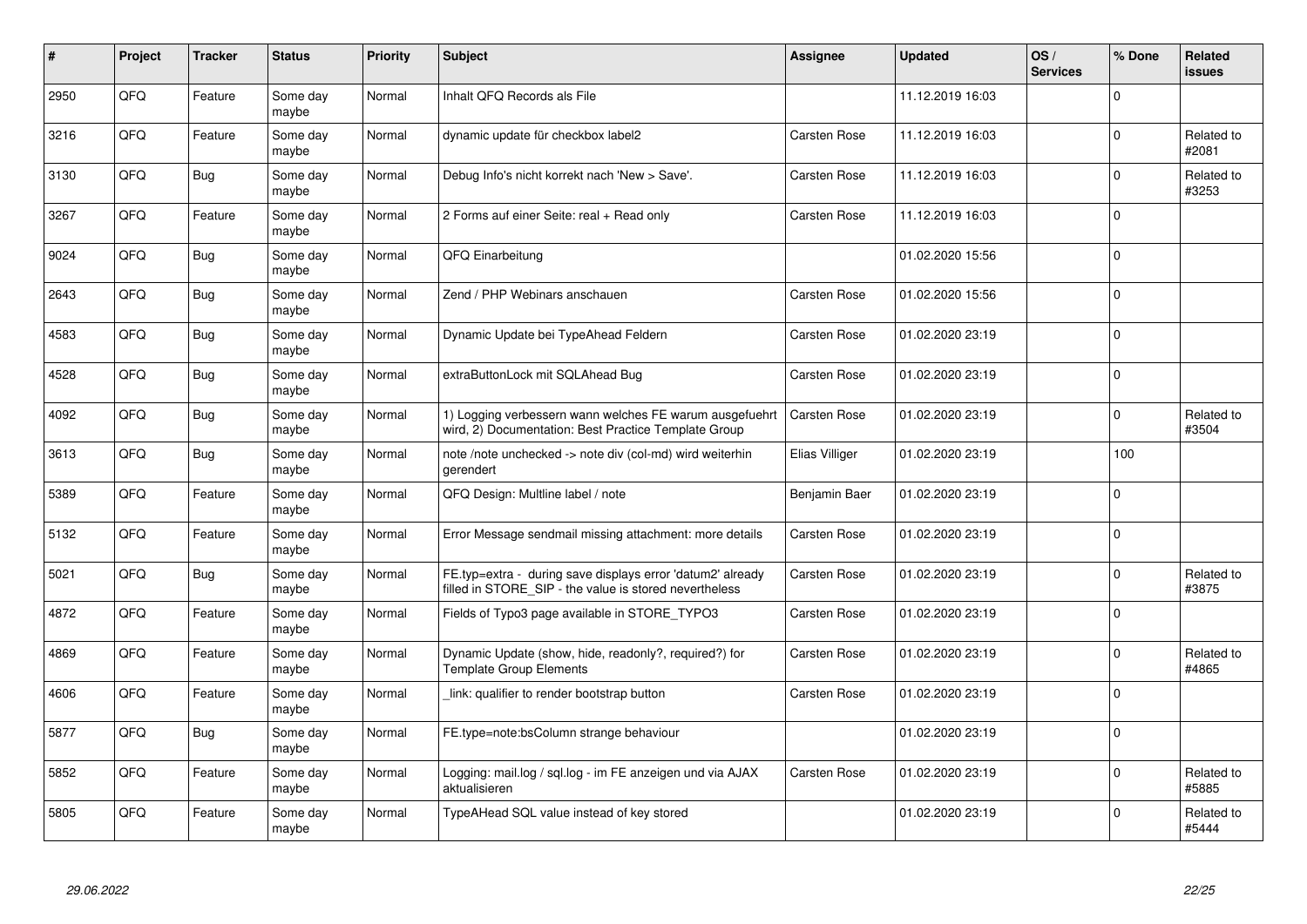| #    | Project | <b>Tracker</b> | <b>Status</b>     | <b>Priority</b> | <b>Subject</b>                                                                                         | <b>Assignee</b>     | <b>Updated</b>   | OS/<br><b>Services</b> | % Done       | Related<br><b>issues</b>                    |
|------|---------|----------------|-------------------|-----------------|--------------------------------------------------------------------------------------------------------|---------------------|------------------|------------------------|--------------|---------------------------------------------|
| 5768 | QFQ     | Bug            | Some day<br>maybe | Normal          | '{{pageLanguage:T}}' missing if QFQ is called via api                                                  | Carsten Rose        | 01.02.2020 23:19 |                        | $\mathbf 0$  |                                             |
| 5706 | QFQ     | Bug            | Some day<br>maybe | Normal          | upload: fileDestination needs to be sanatized                                                          | Carsten Rose        | 01.02.2020 23:19 |                        | $\mathbf 0$  |                                             |
| 5579 | QFQ     | Feature        | Some day<br>maybe | Normal          | Enhance Doc / Presentation: variable type 'link column type'                                           | Carsten Rose        | 01.02.2020 23:19 |                        | $\mathbf 0$  |                                             |
| 5557 | QFQ     | <b>Bug</b>     | Some day<br>maybe | Normal          | Form load: STORE_RECORD filled, but should be empty                                                    | <b>Carsten Rose</b> | 01.02.2020 23:19 |                        | $\mathbf 0$  |                                             |
| 7100 | QFQ     | Feature        | Some day<br>maybe | Normal          | Download: log access, max downloads, time limit                                                        |                     | 01.02.2020 23:19 |                        | $\mathbf 0$  |                                             |
| 6704 | QFQ     | Feature        | Some day<br>maybe | Normal          | Upload Mode: Bilder in Notizen rechts sollen aktuellen<br>Upload repräsentieren.                       |                     | 01.02.2020 23:19 |                        | $\mathbf 0$  | Related to<br>#3264                         |
| 6084 | QFQ     | Feature        | Some day<br>maybe | Normal          | New escape type: 'D' - convert date                                                                    |                     | 01.02.2020 23:19 |                        | $\mathbf 0$  |                                             |
| 5991 | QFQ     | Bug            | Some day<br>maybe | Normal          | URLs with ' ' or long parameter are problematic                                                        | Carsten Rose        | 01.02.2020 23:19 |                        | $\mathbf 0$  |                                             |
| 5983 | QFQ     | Feature        | Some day<br>maybe | Normal          | Form Submit (save & update): normalize date/-time FE                                                   | Carsten Rose        | 01.02.2020 23:19 |                        | $\mathbf 0$  |                                             |
| 5923 | QFQ     | Feature        | Some day<br>maybe | Normal          | fillStoreSystemBySqlLate                                                                               |                     | 01.02.2020 23:19 |                        | $\mathbf 0$  |                                             |
| 5895 | QFQ     | Feature        | Some day<br>maybe | Normal          | Tutorial: List of all QFQ Features                                                                     |                     | 01.02.2020 23:19 |                        | $\mathbf 0$  |                                             |
| 5893 | QFQ     | Feature        | Some day<br>maybe | Normal          | Edit on double-click                                                                                   |                     | 01.02.2020 23:19 |                        | $\mathbf 0$  | Related to<br>#5894                         |
| 8522 | QFQ     | Feature        | Some day<br>maybe | Normal          | build QFQ - npm warnings                                                                               | Benjamin Baer       | 01.02.2020 23:19 |                        | 50           |                                             |
| 8056 | QFQ     | Feature        | Some day<br>maybe | Normal          | Termin Organisation (Reservation)                                                                      |                     | 01.02.2020 23:19 |                        | $\mathbf 0$  | Related to<br>#8658                         |
| 7921 | QFQ     | Feature        | Some day<br>maybe | Normal          | Rest API Export: URL kuerzer machen                                                                    |                     | 01.02.2020 23:19 |                        | $\mathbf 0$  |                                             |
| 7281 | QFQ     | Bug            | Some day<br>maybe | Normal          | Subrecords: on large screen separator line too short                                                   |                     | 01.02.2020 23:19 |                        | $\mathbf 0$  |                                             |
| 4651 | QFQ     | Bug            | Some day<br>maybe | Normal          | "Loading document" Modal wird angezeigt bei uzhcd type=2<br>Ansicht                                    | <b>Carsten Rose</b> | 01.02.2020 23:20 |                        | $\mathbf 0$  |                                             |
| 4454 | QFQ     | Bug            | Some day<br>maybe | Normal          | Required Elements: multiple elements in a row - whole row<br>marked if only one input is empty.        | Benjamin Baer       | 01.02.2020 23:20 |                        | $\mathbf 0$  |                                             |
| 4439 | QFO     | Feature        | Some day<br>maybe | Normal          | Log: report all actions fired by an FE Element, incl. the<br>original directive (slaveld, sqlInsert, ) |                     | 01.02.2020 23:20 |                        | $\mathbf{0}$ | Related to<br>#4432,<br>Related to<br>#5458 |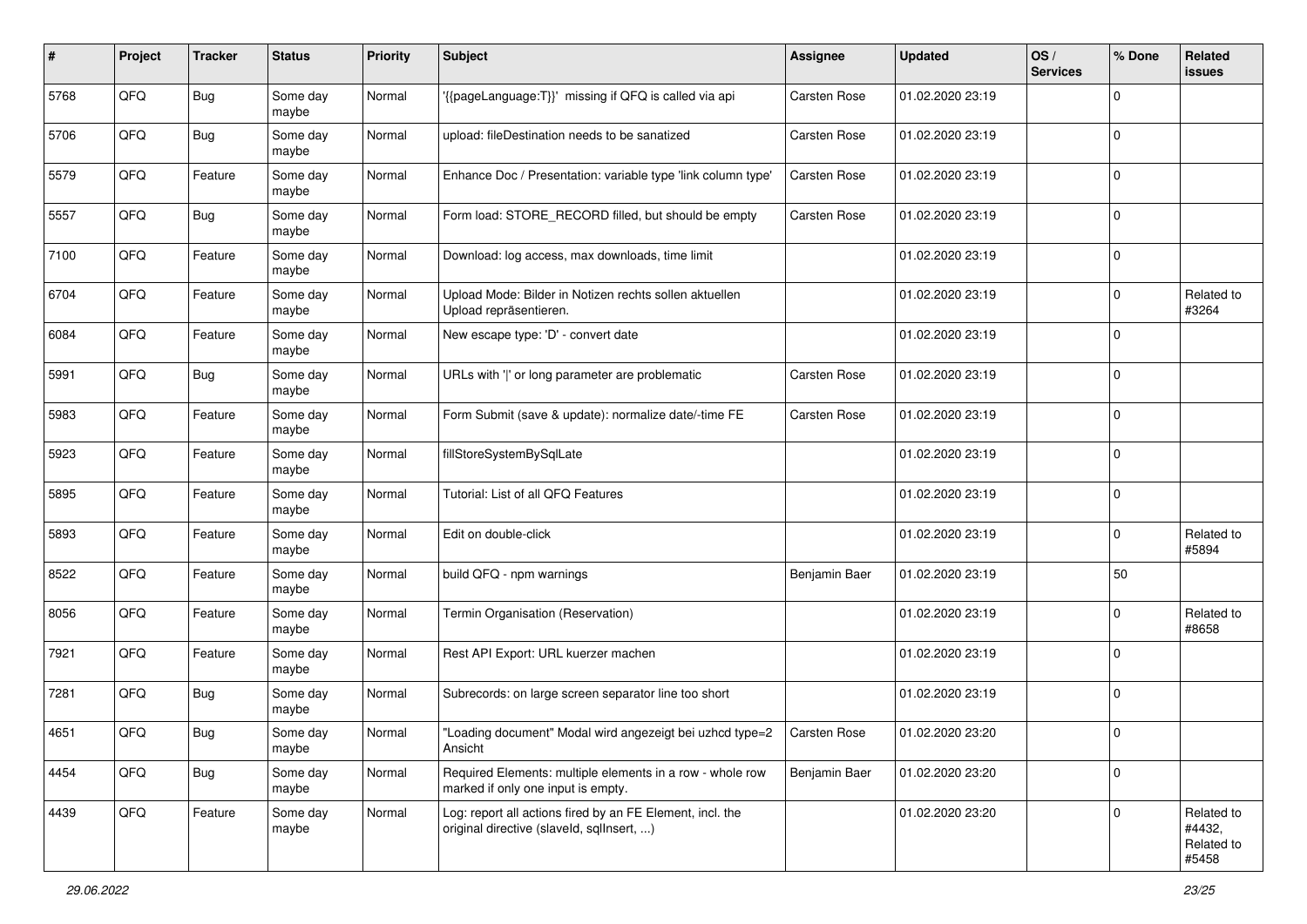| ∦    | Project | <b>Tracker</b> | <b>Status</b>     | <b>Priority</b> | <b>Subject</b>                                                                                                                                           | Assignee      | <b>Updated</b>   | OS/<br><b>Services</b> | % Done      | <b>Related</b><br><b>issues</b>             |
|------|---------|----------------|-------------------|-----------------|----------------------------------------------------------------------------------------------------------------------------------------------------------|---------------|------------------|------------------------|-------------|---------------------------------------------|
| 4435 | QFQ     | Feature        | Some day<br>maybe | Normal          | Report: striptags - specify allowed tags                                                                                                                 |               | 01.02.2020 23:20 |                        | $\mathbf 0$ |                                             |
| 4433 | QFQ     | Feature        | Some day<br>maybe | Normal          | Log when SIP will be destroyed by QFQ for any (security)<br>reason                                                                                       |               | 01.02.2020 23:20 |                        | $\mathbf 0$ | Related to<br>#4432,<br>Related to<br>#5458 |
| 4398 | QFQ     | Bug            | Some day<br>maybe | Normal          | Typeahead: mouse click in a prefilled input opens a single<br>item dropdown with the current value - click on it seems to<br>set the value, not the key. | Benjamin Baer | 01.02.2020 23:20 |                        | $\Omega$    | Related to<br>#4457                         |
| 4330 | QFQ     | Feature        | Some day<br>maybe | Normal          | Error Message: report missing {{ / }} in sqlUpdate, sqlInsert,<br>sqlDelete, sqlAfter, sqlBefore in FE action elements.                                  | Carsten Rose  | 01.02.2020 23:20 |                        | $\mathbf 0$ |                                             |
| 4328 | QFQ     | Bug            | Some day<br>maybe | Normal          | Error Message: Show FE name/number on problems in FE                                                                                                     | Carsten Rose  | 01.02.2020 23:20 |                        | $\mathbf 0$ |                                             |
| 1234 | QFQ     | Feature        | Some day<br>maybe | Normal          | QF: Record numbering: Im Grid soll in Spalte 1 optional die<br>laufende Nummer der Records angezeigt werden.                                             |               | 01.02.2020 23:20 |                        | $\pmb{0}$   |                                             |
| 955  | QFQ     | Feature        | Some day<br>maybe | Normal          | QF: Notizen vor/nach dem Form                                                                                                                            |               | 01.02.2020 23:20 |                        | $\pmb{0}$   |                                             |
| 5455 | QFQ     | Feature        | Some day<br>maybe | Normal          | Mail Redirects grld abhaengig                                                                                                                            |               | 01.02.2020 23:20 |                        | $\Omega$    |                                             |
| 5428 | QFQ     | Feature        | Some day<br>maybe | Normal          | secure thumbnail: late render on access.                                                                                                                 | Carsten Rose  | 01.02.2020 23:20 |                        | $\mathbf 0$ |                                             |
| 5342 | QFQ     | Feature        | Some day<br>maybe | Normal          | link - with HTML Attributes                                                                                                                              |               | 01.02.2020 23:20 |                        | $\mathbf 0$ | Related to<br>#14077                        |
| 5024 | QFQ     | Feature        | Some day<br>maybe | Normal          | Fabric: Generate PDF with edits                                                                                                                          | Benjamin Baer | 01.02.2020 23:20 |                        | $\Omega$    | Related to<br>#10704                        |
| 4816 | QFQ     | Feature        | Some day<br>maybe | Normal          | Templates for QFQ Reports (Tables, Radios, )                                                                                                             |               | 01.02.2020 23:20 |                        | $\mathbf 0$ |                                             |
| 4757 | QFQ     | Feature        | Some day<br>maybe | Normal          | Test subrecord: download links ok? Links ok?                                                                                                             | Carsten Rose  | 01.02.2020 23:20 |                        | $\mathbf 0$ |                                             |
| 4652 | QFQ     | Feature        | Some day<br>maybe | Normal          | UZH CD: Weiterleitung auf benutzerdefinierte 403/404 Seite                                                                                               | Carsten Rose  | 01.02.2020 23:20 |                        | $\mathbf 0$ |                                             |
| 7402 | QFQ     | Bug            | Some day<br>maybe | Normal          | thumbnail cache: outdated picture when permission denied<br>and permission resolved.                                                                     |               | 01.02.2020 23:20 |                        | $\Omega$    |                                             |
| 7101 | QFQ     | <b>Bug</b>     | Some day<br>maybe | Normal          | 'form' in SIP and 'report' - breaks                                                                                                                      |               | 01.02.2020 23:20 |                        | $\mathbf 0$ |                                             |
| 5851 | QFQ     | Feature        | Some day<br>maybe | Normal          | Queue System implementieren: MQTT, RabbitMQ                                                                                                              |               | 01.02.2020 23:20 |                        | $\Omega$    | Related to<br>#5715                         |
| 5850 | QFQ     | Feature        | Some day<br>maybe | Normal          | Deployment: In QFQ Doc best practice fuer zeitgemaesses<br>Deployment beschreiben                                                                        |               | 01.02.2020 23:20 |                        | $\mathbf 0$ |                                             |